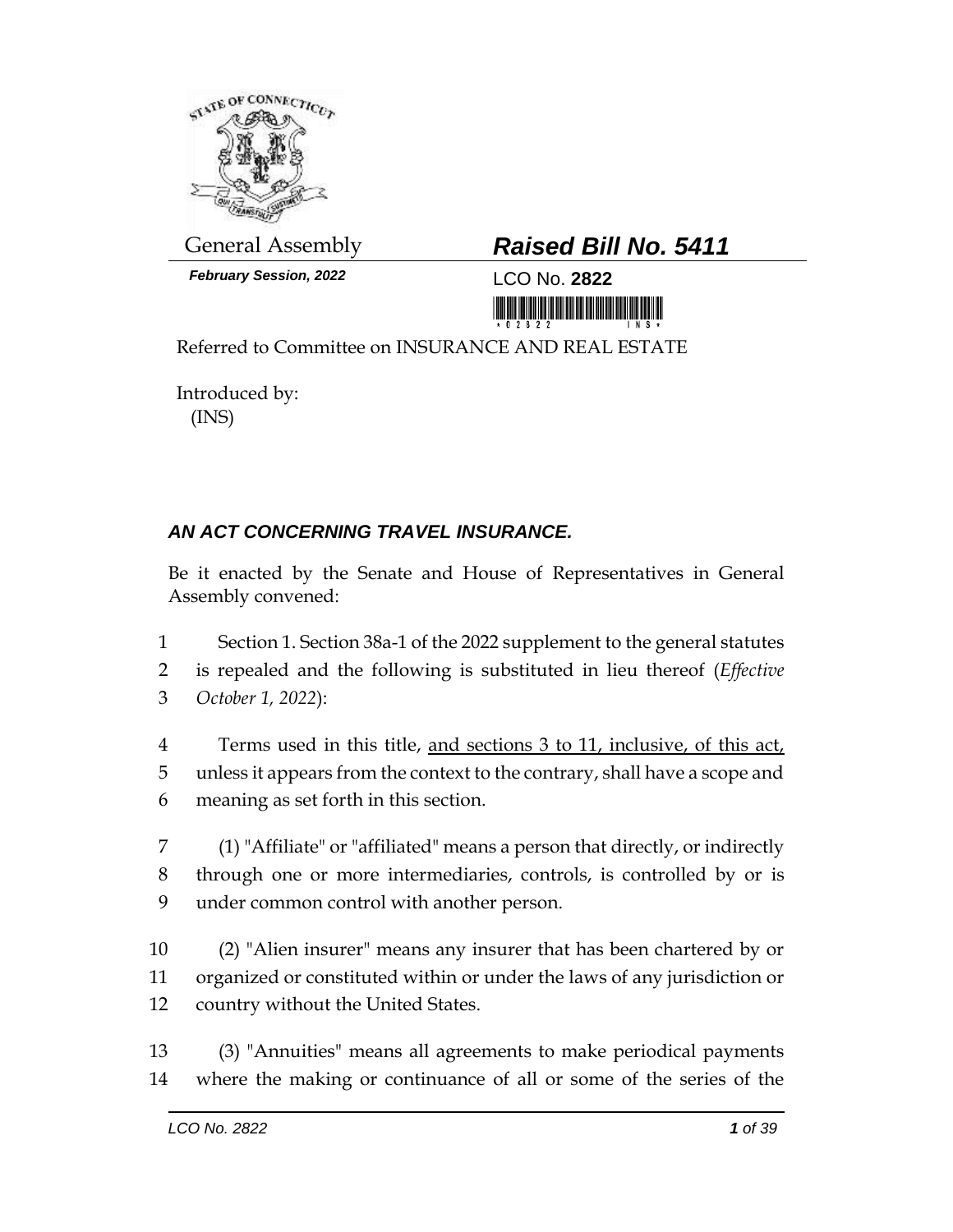payments, or the amount of the payment, is dependent upon the continuance of human life or is for a specified term of years. This definition does not apply to payments made under a policy of life insurance.

(4) "Commissioner" means the Insurance Commissioner.

 (5) "Control", "controlled by" or "under common control with" means the possession, direct or indirect, of the power to direct or cause the direction of the management and policies of a person, whether through the ownership of voting securities, by contract other than a commercial contract for goods or nonmanagement services, or otherwise, unless the power is the result of an official position with the person.

 (6) "Domestic insurer" means any insurer that has been chartered by, incorporated, organized or constituted within or under the laws of this state.

 (7) "Domestic surplus lines insurer" means any domestic insurer that has been authorized by the commissioner to write surplus lines insurance.

 (8) "Foreign country" means any jurisdiction not in any state, district or territory of the United States.

 (9) "Foreign insurer" means any insurer that has been chartered by or organized or constituted within or under the laws of another state or a territory of the United States.

 (10) "Insolvency" or "insolvent" means, for any insurer, that it is unable to pay its obligations when they are due, or when its admitted assets do not exceed its liabilities plus the greater of: (A) Capital and surplus required by law for its organization and continued operation; or (B) the total par or stated value of its authorized and issued capital stock. For purposes of this subdivision "liabilities" shall include but not be limited to reserves required by statute or by regulations adopted by the commissioner in accordance with the provisions of chapter 54 or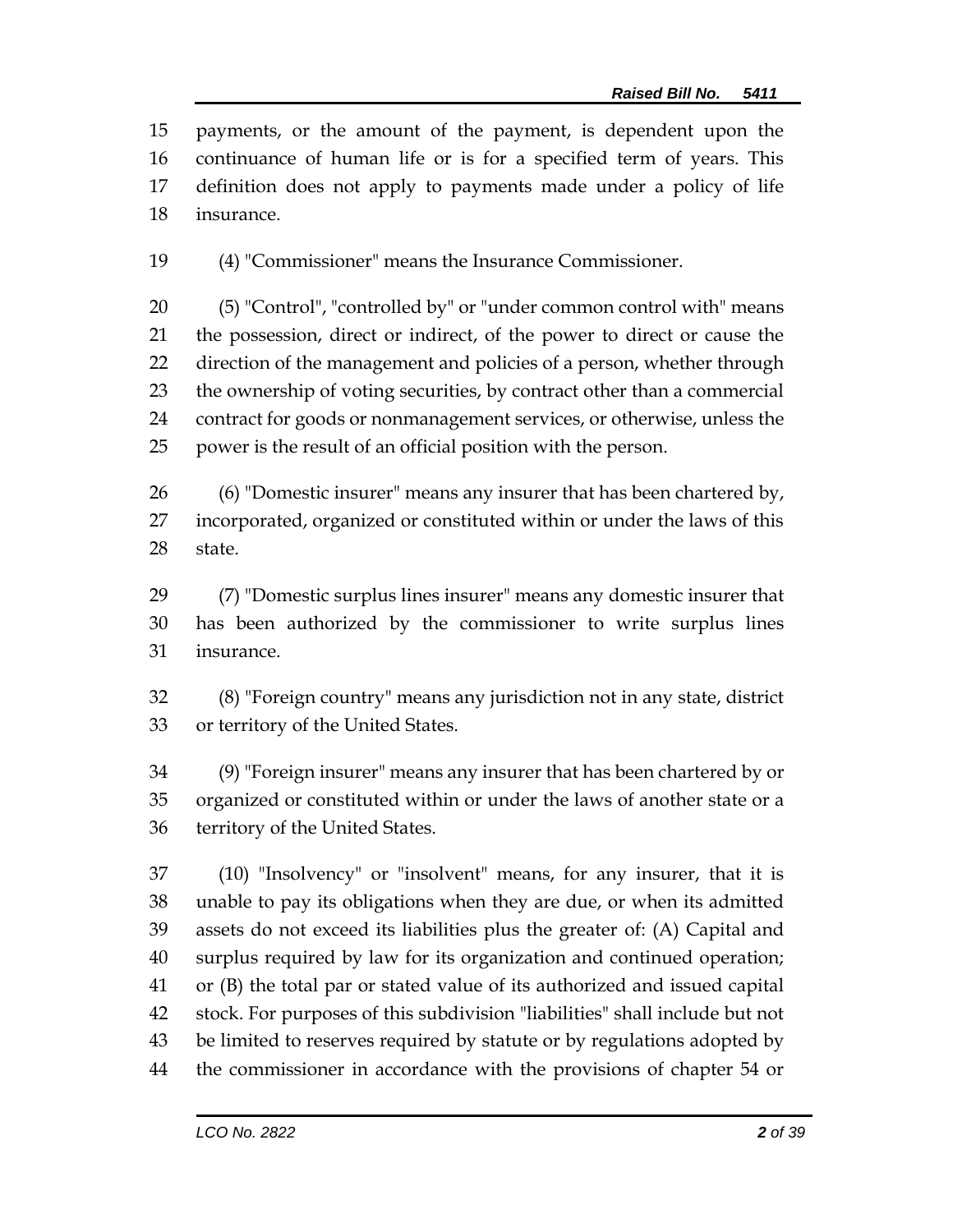specific requirements imposed by the commissioner upon a subject company at the time of admission or subsequent thereto.

 (11) "Insurance" means any agreement to pay a sum of money, provide services or any other thing of value on the happening of a particular event or contingency or to provide indemnity for loss in respect to a specified subject by specified perils in return for a consideration. In any contract of insurance, an insured shall have an interest which is subject to a risk of loss through destruction or impairment of that interest, which risk is assumed by the insurer and such assumption shall be part of a general scheme to distribute losses among a large group of persons bearing similar risks in return for a ratable contribution or other consideration.

 (12) "Insurer" or "insurance company" includes any person or combination of persons doing any kind or form of insurance business other than a fraternal benefit society, and shall include a receiver of any insurer when the context reasonably permits.

 (13) "Insured" means a person to whom or for whose benefit an insurer makes a promise in an insurance policy. The term includes policyholders, subscribers, members and beneficiaries. This definition applies only to the provisions of this title and does not define the meaning of this word as used in insurance policies or certificates.

 (14) "Life insurance" means insurance on human lives and insurances pertaining to or connected with human life. The business of life insurance includes granting endowment benefits, granting additional benefits in the event of death by accident or accidental means, granting additional benefits in the event of the total and permanent disability of the insured, and providing optional methods of settlement of proceeds. Life insurance includes burial contracts to the extent provided by section 38a-464.

 (15) "Mutual insurer" means any insurer without capital stock, the managing directors or officers of which are elected by its members.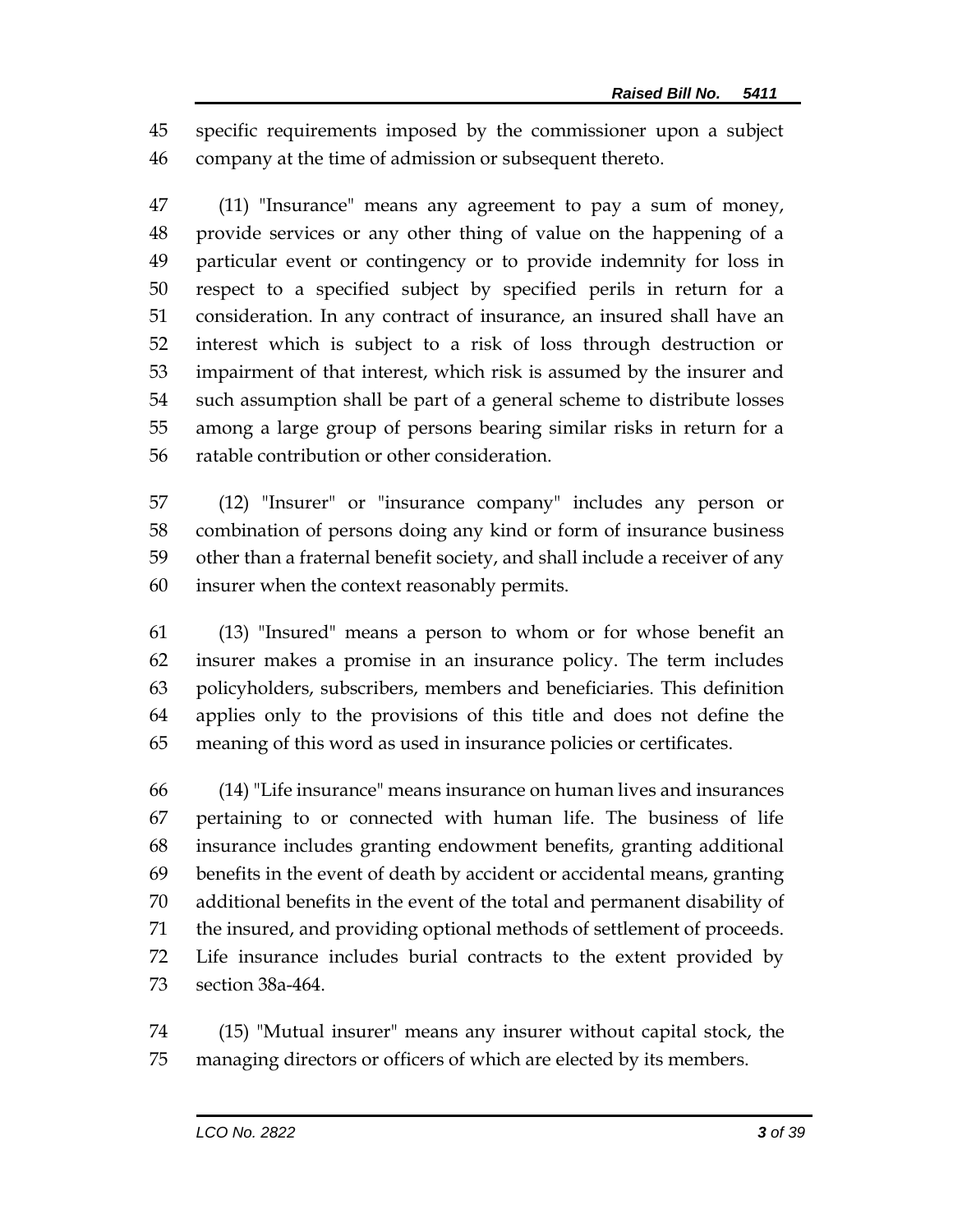(16) "Person" means an individual, a corporation, a partnership, a limited liability company, an association, a joint stock company, a business trust, an unincorporated organization or other legal entity.

 (17) "Policy" means any document, including attached endorsements and riders, purporting to be an enforceable contract, which memorializes in writing some or all of the terms of an insurance contract.

(18) "State" means any state, district, or territory of the United States.

 (19) "Subsidiary" of a specified person means an affiliate controlled by the person directly, or indirectly through one or more intermediaries.

 (20) "Unauthorized insurer" or "nonadmitted insurer" means an insurer that has not been granted a certificate of authority by the commissioner to transact the business of insurance in this state or an insurer transacting business not authorized by a valid certificate.

 (21) "United States" means the United States of America, its territories and possessions, the Commonwealth of Puerto Rico and the District of Columbia.

 Sec. 2. Section 38a-398 of the general statutes is repealed and the following is substituted in lieu thereof (*Effective October 1, 2022*):

 **[**(a) As used in**]** For the purposes of this section and sections 3 to 11, 96 <u>inclusive</u>, of this act:

 **[**(1) "Travel insurance" means insurance, provided under an individual or a group or master insurance policy, for the following personal risks incident to planned travel: (A) Interruption or cancellation of a trip or an event; (B) loss of baggage or personal effects; (C) damage to accommodations or rental vehicles; or (D) sickness, accident, disability or death occurring during travel;**]**

 (1) "Aggregator web site" means an Internet web site that provides access to information concerning insurance products from more than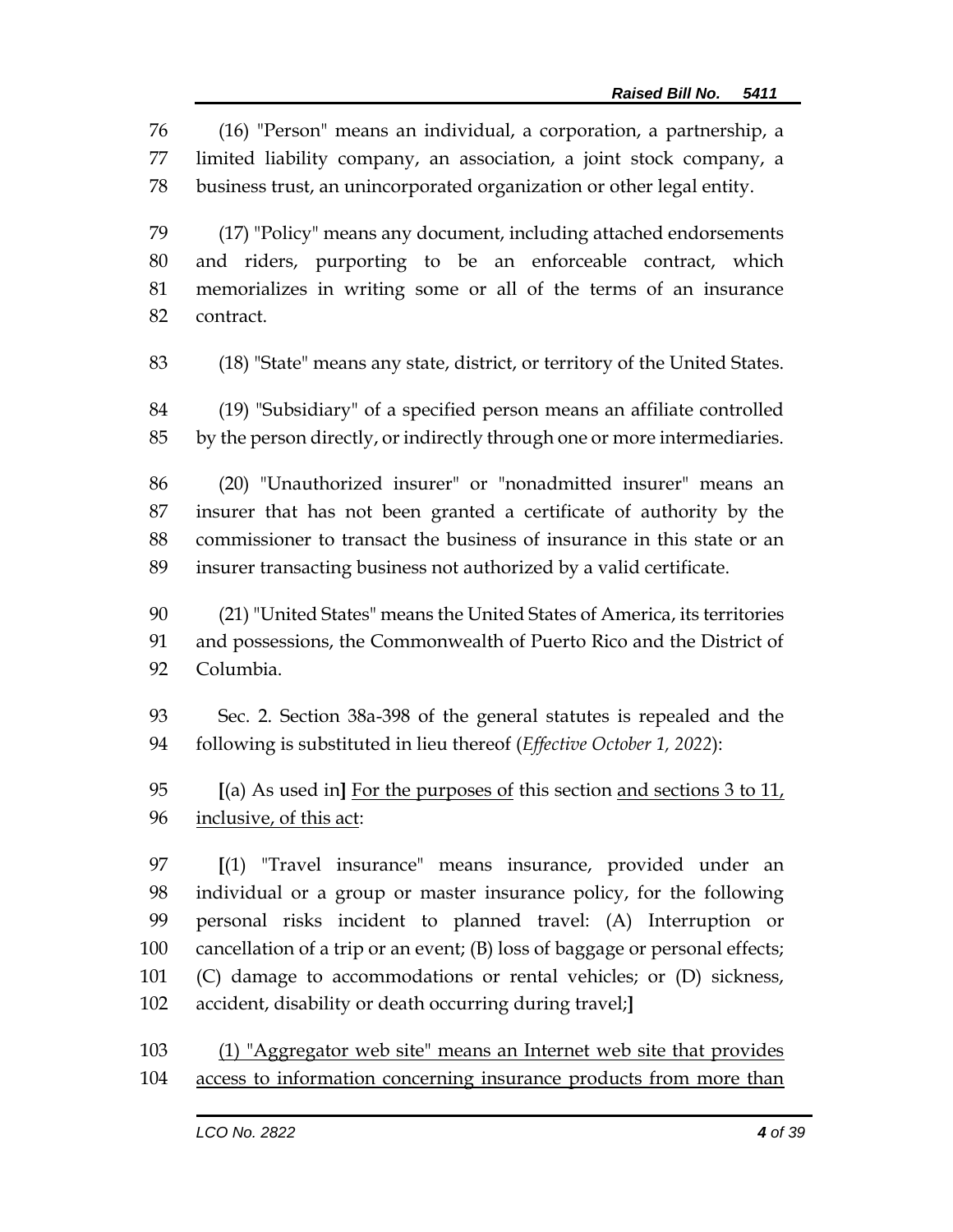one insurer, including, but not limited to, product and insurer information, for use in insurance product comparison shopping. (2) "Blanket travel insurance policy" means a policy of travel insurance issued to an eligible group that provides coverage: (A) For specific classes of persons defined in such policy of travel insurance; and (B) to all members of such eligible group without imposing a separate charge on any individual member of such eligible group. (3) "Cancellation fee waiver" means a contractual agreement between a supplier of travel services and a consumer to waive some or all of the nonrefundable cancellation fee provisions of such supplier's underlying travel contract regardless of the reason for the cancellation or form of reimbursement. (4) "Designated travel retailer" means a travel retailer designated by a limited lines travel insurance producer to offer and disseminate travel insurance to residents of this state on behalf of the limited lines travel insurance producer. (5) "Eligible group" means, with respect to travel insurance, a group of two or more persons who are engaged in a common enterprise or have an economic, educational or social affinity or relationship, including, but not limited to: (A) A group of entities that are engaged in the business of providing travel or travel services, including, but not limited to, tour operators, lodging providers, vacation property owners, hotels, resorts, travel clubs, travel agencies, property managers, cultural exchange programs and common carriers, including, but not limited to, airlines, cruise lines, railroads, steamship companies and public bus carriers, provided all members or customers of such group have a common exposure to risk attendant to travel with respect to a particular type of travel or traveler; (B) a college, school or other institution of learning, provided any blanket travel insurance policy issued to the college, school or other institution of learning provides coverage for the students, teachers, employees or volunteers of such college, school or institution of higher learning; (C) an employer, provided any blanket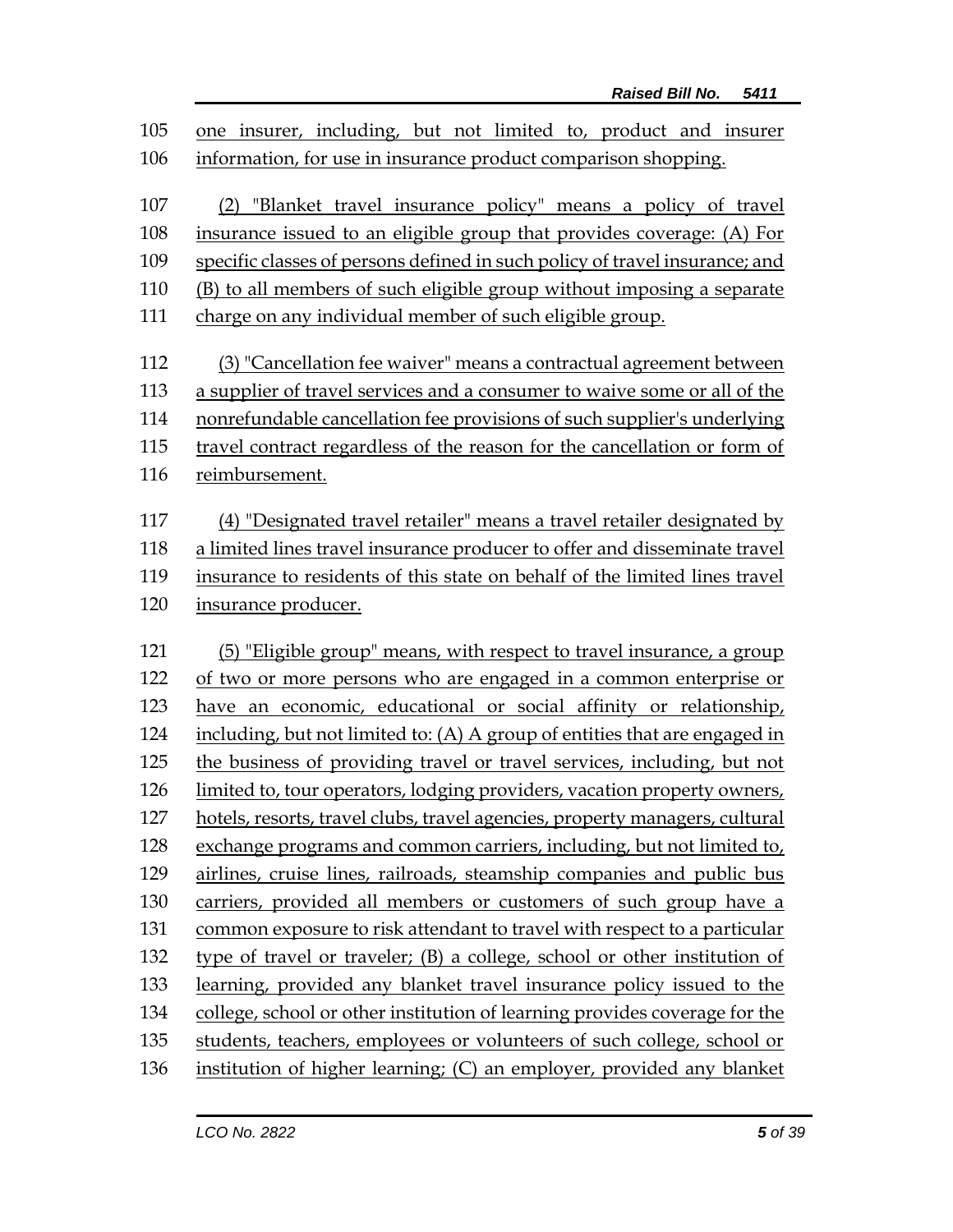travel insurance policy issued to the employer provides coverage for a group of employees, volunteers, contractors, directors, dependents or guests of such employer; (D) a sports team, camp or sponsor of such sports team or camp, provided any blanket travel insurance policy issued to such team, camp or sponsor provides coverage for participants, members, campers, employees, officials, supervisors or 143 volunteers of such team, camp or sponsor; (E) a religious, charitable, recreational, educational or civic organization, or branch of such religious, charitable, recreational, educational or civic organization, provided any blanket travel insurance policy issued to such organization or branch provides coverage for a group of members, participants or volunteers of such organization or branch; (F) a financial institution or financial institution vendor, or a parent holding company, trustee or agent of, or designated by, one or more financial institutions or financial institution vendors, including, but not limited to, account holders, credit card holders, debtors, guarantors or purchasers; (G) an incorporated or unincorporated association, including, but not limited to, a labor union, that has a common interest, constitution and bylaws and is maintained, in good faith, for a purpose other than obtaining insurance for members of, or participants in, such association covering the members of such association; (H) a trust or the trustees of a fund approved by the commissioner and established, created or maintained for the benefit of, and covering, members, employees or customers of one or more of the associations described in subparagraph (G) of this subdivision; (I) an entertainment production company, provided any blanket travel insurance policy issued to the entertainment production company provides coverage for a group of participants, volunteers, audience members, contestants or workers of such entertainment production company; (J) a volunteer fire department, police department, ambulance service, first aid service, rescue service, court or civil defense organization, or any similar voluntary group; (K) a preschool, daycare institution for children or adults or a senior citizen club; (L) an automobile or truck rental or leasing company covering, under a blanket travel insurance policy, a group of individuals who may become renters or lessees of, or passengers on, a rented or leased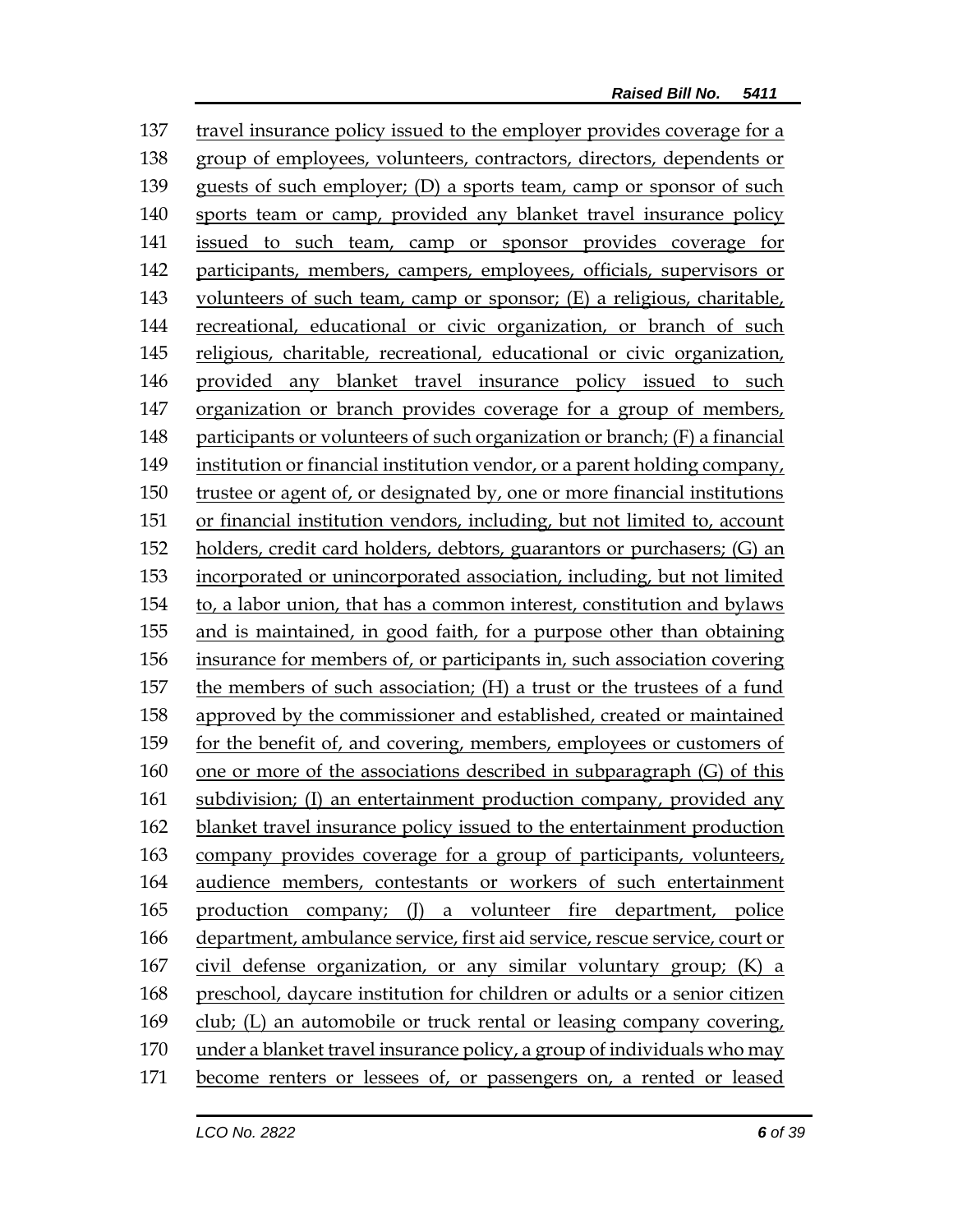automobile or truck due to their travel status on such rented or leased automobile or truck, provided the common carrier, operator, owner or lessor of the rented or leased automobile or truck, or the automobile or truck rental or leasing company, is the policyholder of the blanket travel insurance policy providing such coverage; and (M) any other group if the commissioner determines, in the commissioner's discretion, that issuing a blanket travel insurance policy to such group is consistent with the public interest.

 (6) "Fulfillment materials" means documents sent to a consumer who purchases a travel protection plan that (A) confirms purchase of such travel protection plan, and (B) discloses the coverage and assistance details for such travel protection plan.

 (7) "Group travel insurance" means travel insurance issued to an eligible group.

 **[**(2)**]** (8) "Limited lines travel insurance producer" means an individual who, or business entity that, is authorized under subsection (b) of **[**this**]** section 4 of this act to sell, solicit or negotiate travel insurance. **[**;**]**

 **[**(3) "Offer and disseminate,"**]** (9) "Offer and disseminate" means, with respect to travel insurance, **[**means**]** the provision of general information about or general services for travel insurance, including: (A) A description of the coverage and price of a policy of travel insurance; **[**policy;**]** (B) the processing of an application for a policy of travel insurance; **[**policy;**]** (C) the collection of a premium for a policy of travel insurance; **[**policy;**]** or (D) the performance of other activities not requiring a license and permitted in this state concerning a policy of travel insurance. **[**policy;**]**

 (10) "Primary certificate holder" means an individual who elects coverage under and purchases travel insurance provided under a policy of group travel insurance.

(11) "Primary policyholder" means an individual who elects and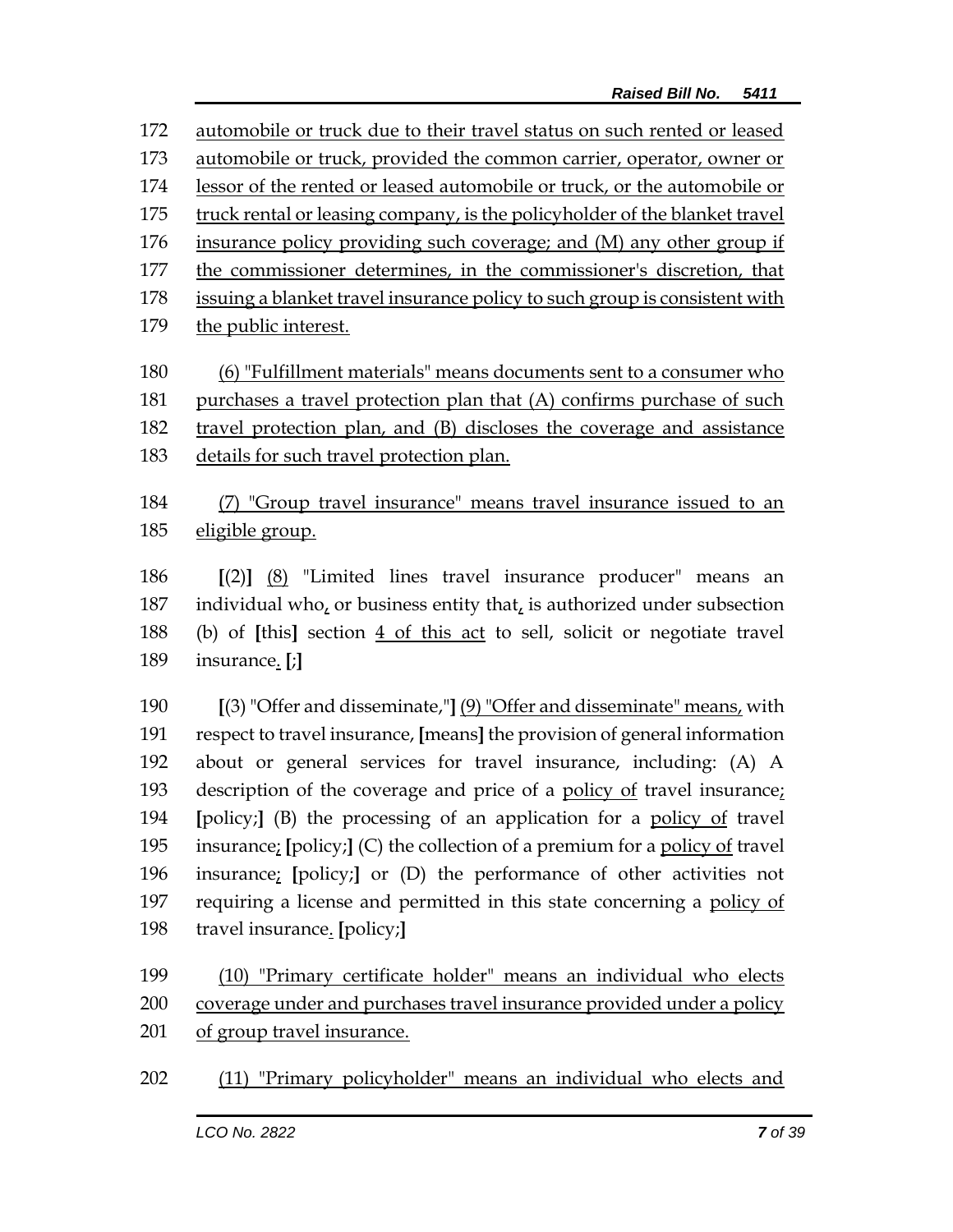purchases travel insurance provided under an individual policy of travel insurance.

 (12) "Travel administrator" means a person who, directly or indirectly, underwrites travel insurance, collects charges, collateral or premiums in connection with travel insurance or adjusts or settles travel insurance claims for residents of this state, unless such person: (A) Works for, and to the extent that such person's activities are subject to 210 the supervision and control of, a travel administrator; (B) is a licensed insurance producer selling insurance or engaged in administrative and claims-related activities within the scope of such insurance producer's 213 license;  $(C)$  is a designated travel retailer;  $(D)$  is a public adjuster, as defined in section 38a-723, or a lawyer settling a client's claim; or (E) is a business entity affiliated with a licensed insurer and administering the direct and assumed travel insurance business of such licensed affiliated insurer. (13) "Travel assistance services" means any noninsurance services for which a consumer is not indemnified based on a fortuitous event and where providing such noninsurance services does not transfer or shift any risk in a manner that constitutes the business of insurance, including, but not limited to: (A) Security advisories; (B) destination information; (C) vaccination and immunization information services; 224 (D) travel reservation services;  $(E)$  entertainment;  $(F)$  activity and event planning; (G) translation assistance; (H) emergency messaging; (I) 226 international legal and medical referrals; (J) medical case monitoring; (K) transportation arrangement coordination; (L) emergency cash 228 transfer assistance; (M) medical prescription replacement assistance; (N) passport and other travel document replacement assistance; (O) lost

230 luggage assistance;  $(P)$  concierge services; and  $(Q)$  any service furnished

in connection with a planned trip or travel.

| 233 individual, group or blanket insurance policy, for the following             |
|----------------------------------------------------------------------------------|
|                                                                                  |
| 234 personal risks incident to a planned trip or travel: (i) Interruption or     |
| 235 cancellation of a trip, travel or an event; (ii) loss of baggage or personal |
|                                                                                  |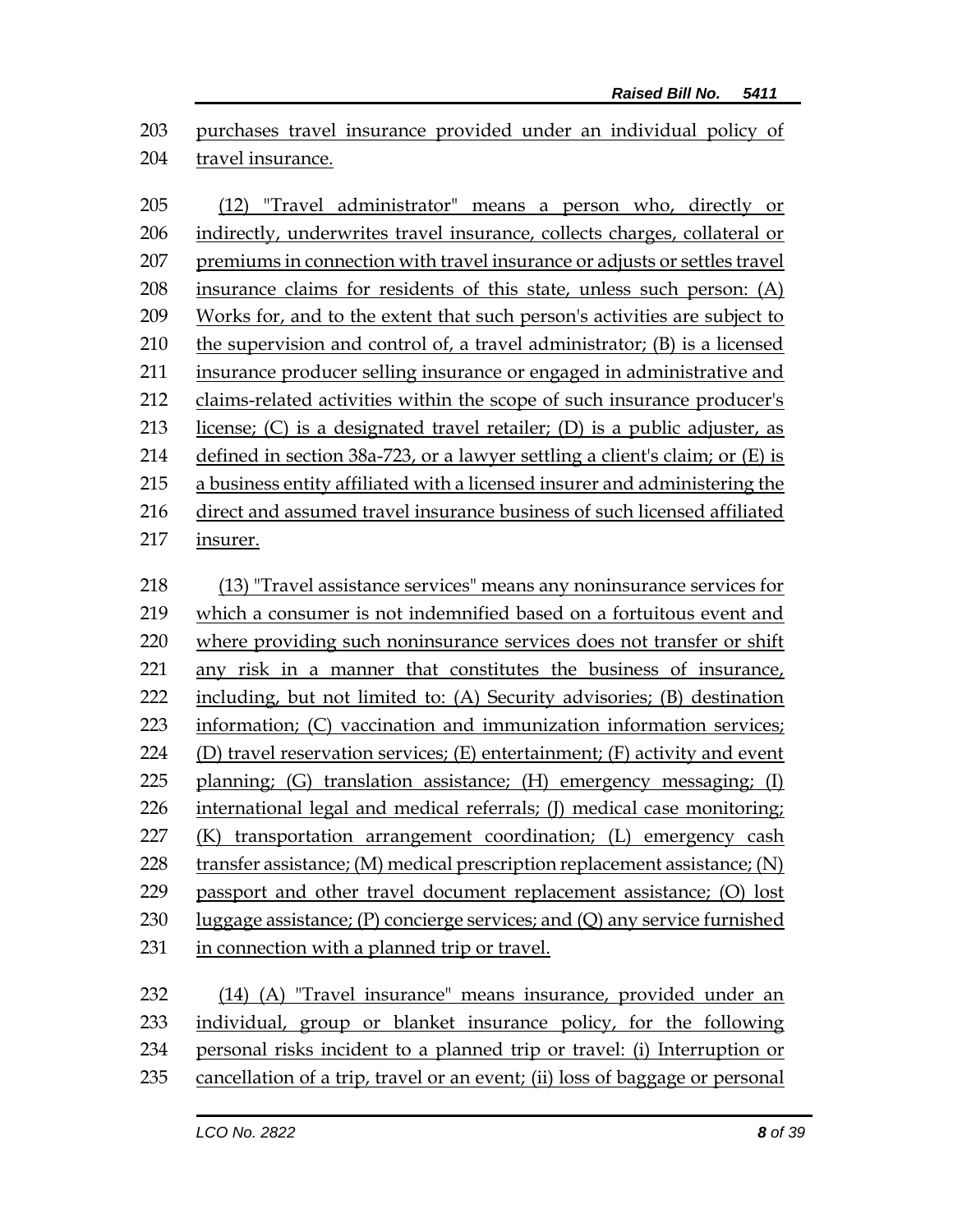236 effects; (iii) damage to accommodations or rental vehicles; (iv) sickness, 237 accident, disability or death occurring during a trip or travel; (v) emergency evacuation; (vi) repatriation of remains; or (vii) any other contractual obligation to indemnify or pay a specified amount to a 240 traveler upon determinable contingencies that are related to travel and prescribed in regulations adopted by the commissioner pursuant to section 11 of this act. 243 (B) "Travel insurance" does not include: (i) Major medical plans that provide comprehensive medical protection for a traveler with a trip or 245 travel lasting longer than six months, including, but not limited to, a traveler working or residing outside of the United States as an expatriate; (ii) a product that requires a specific insurance producer 248 license; or (iii) a cancellation fee waiver. (15) "Travel protection plan" means a plan that includes travel insurance, travel assistance services or a cancellation fee waiver.

 **[**(4)**]** (16) "Travel retailer" means a business entity that makes, arranges or offers travel services. **[**; and**]**

 **[**(5) "Designated travel retailer" means a travel retailer designated by a limited lines travel insurance producer to offer and disseminate travel insurance to residents of this state on such producer's behalf.

 (b) (1) (A) Any individual or business entity that wishes to act as a limited lines travel insurance producer in this state may apply to the Insurance Commissioner for authorization to act as a limited lines travel insurance producer and to sell, solicit or negotiate travel insurance 260 through an insurance company licensed or authorized to do business in 261 this state. Such application shall be submitted on such form and in such manner as prescribed by the commissioner and shall be accompanied by the fee required under section 38a-11. The commissioner shall not approve such application unless (i) the applicant has paid all applicable filing and licensing fees required under this title, and (ii) for an applicant that is a business entity, the employee designated pursuant to subparagraph (A) of subdivision (3) of this subsection and the president,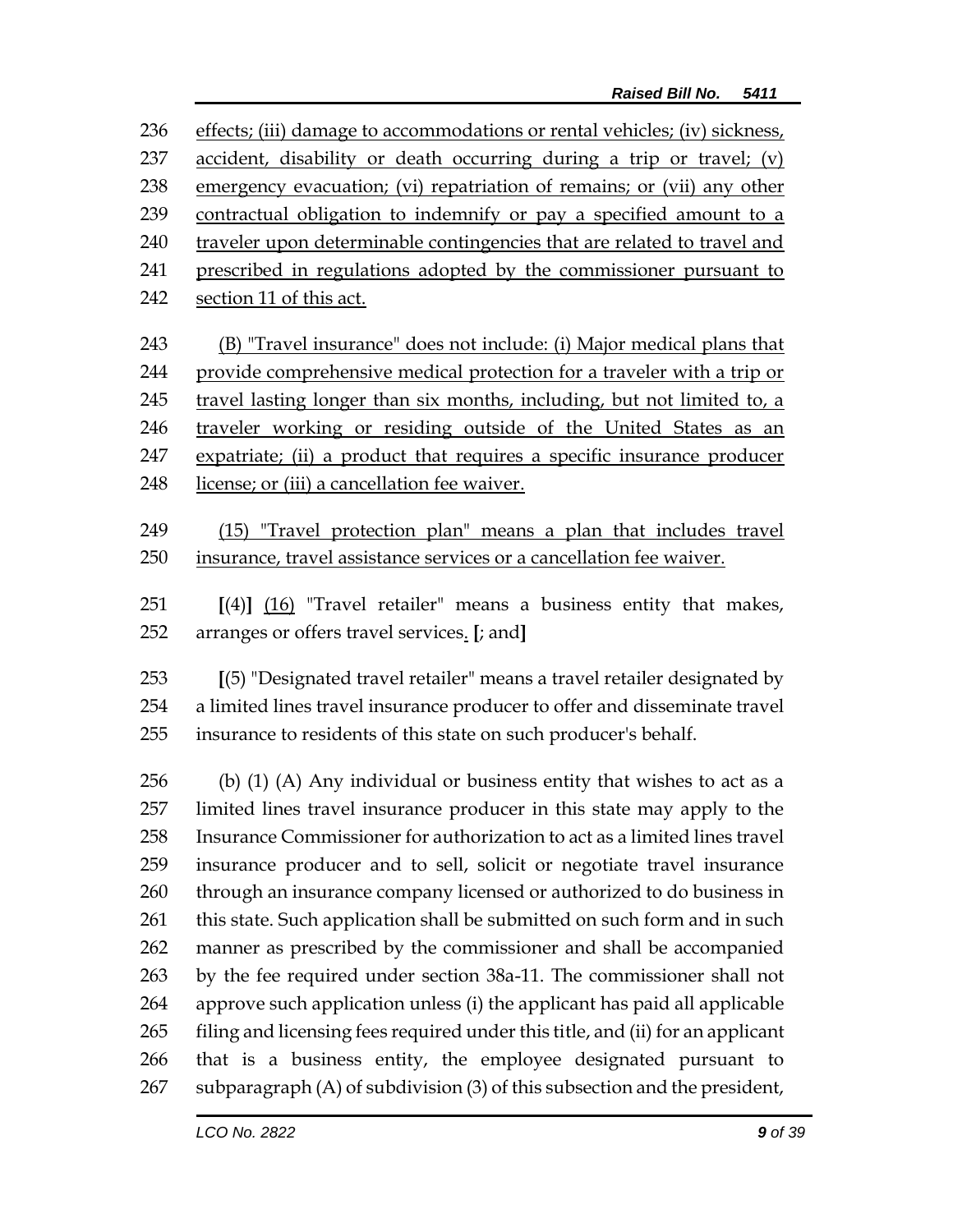secretary, treasurer and any other officer or individual who directs or controls the insurance operations of the applicant has complied with any fingerprinting requirements applicable to insurance producers in the resident state of the applicant.

 (B) The commissioner may approve or deny such application. Any such authorization shall be in force until the commissioner suspends or revokes such authorization or the commissioner suspends, revokes or refuses to renew the individual's or insurance company's license or authorization to do business in this state.

 (2) Each limited lines travel insurance producer that is a business entity shall, at the time such application is approved by the commissioner, establish and maintain a registry, on a form prescribed by the commissioner, of its designated travel retailers. Such producer shall update the registry annually and shall include: (A) The name, address and contact information of each designated travel retailer; (B) the name, address and contact information of an officer or individual who directs or controls each designated travel retailer's operations; (C) the federal tax identification number of each designated travel retailer; and (D) a certification by such producer that the designated travel retailer has not engaged in conduct prohibited under 18 USC 1033, as amended from time to time. Upon request by the commissioner, a limited lines travel insurance producer shall make such registry available to the commissioner or the commissioner's designee for inspection and examination during the regular business hours of such limited lines travel insurance producer.

 (3) (A) Each limited lines travel insurance producer that is a business entity shall designate an employee, who is an insurance producer licensed in this state, as the individual responsible for the limited lines travel insurance producer's compliance with this section, including supervision of its designated travel retailers.

 (B) Each limited lines travel insurance producer that is a business entity shall be responsible for the acts of its designated travel retailers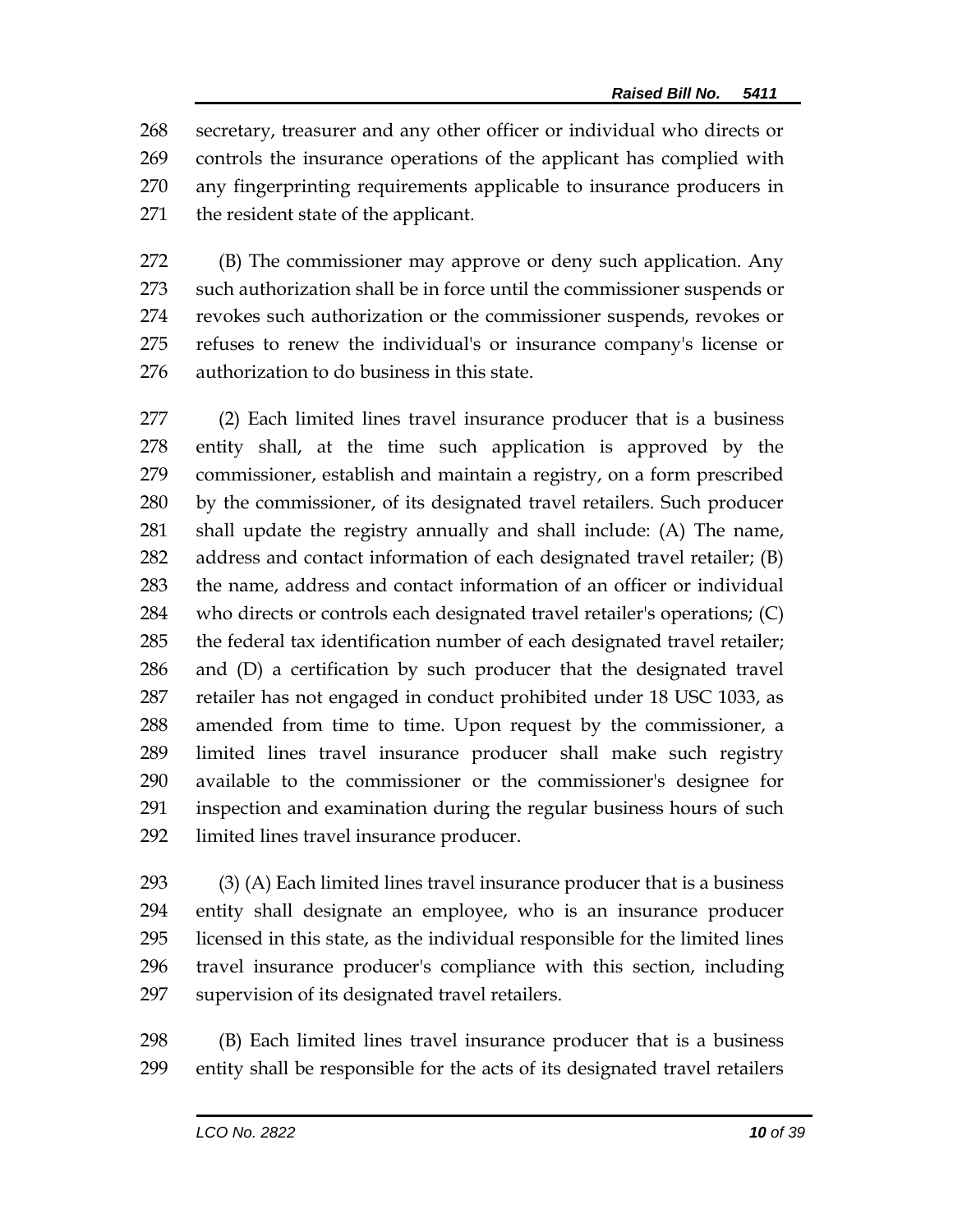and shall use reasonable means to ensure each designated travel retailer's compliance with this section.

 (4) Each limited lines travel insurance producer that is a business entity shall require each employee and authorized representative of its designated travel retailers to receive instruction or training on the offer and dissemination of travel insurance. Such instruction or training may be subject to review by the commissioner and shall include, at a minimum, information about (A) the types of travel insurance offered through the travel retailer, (B) ethical sales practices, and (C) required disclosures to prospective insureds.

 (5) Each limited lines travel insurance producer that is a business entity or designated travel retailer shall provide to purchasers of a travel insurance policy: (A) A description or a copy of the material terms of such policy; (B) a description of the process for filing a claim under such policy; (C) a description of the process for the review or cancellation of such policy; and (D) the identity of and contact information for the insurance company issuing such policy and the limited lines travel insurance producer.

 (c) (1) A travel retailer that does not employ a licensed insurance producer or is not licensed or authorized to transact the business of insurance in this state may offer and disseminate travel insurance to residents of this state, if (A) it is a designated travel retailer, and (B) its travel insurance-related activities are limited to those authorized under this section.

 (2) A travel retailer shall make available to prospective insureds brochures or other written materials that: (A) Provide the identity of and contact information for the insurance company issuing the travel insurance policy and the limited lines travel insurance producer; (B) explain that the purchase of travel insurance is not required to purchase any other product or service from the travel retailer; and (C) explain that such travel retailer is permitted to provide general information about the travel insurance offered through the travel retailer, including a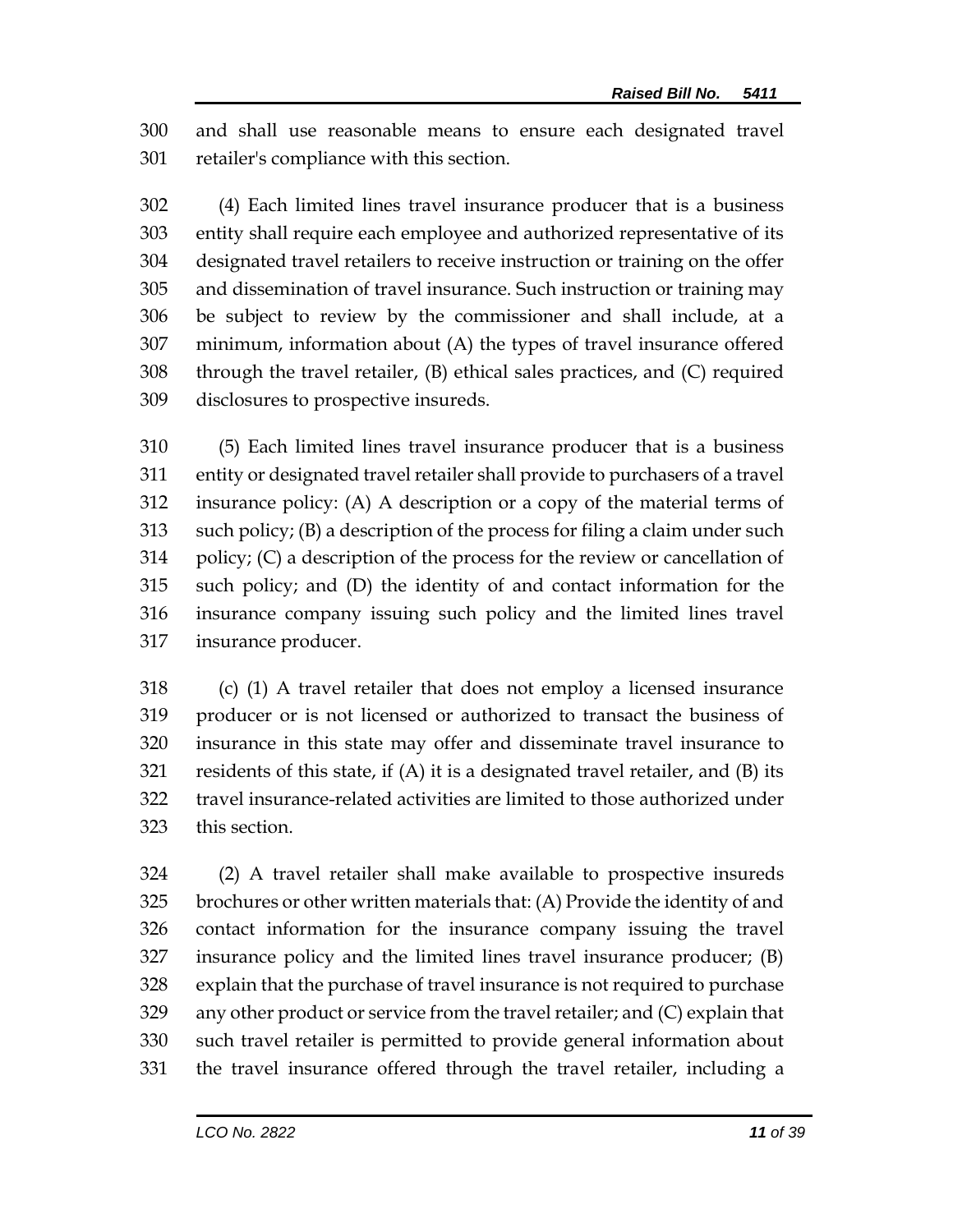description of the coverage and price, but is not qualified or authorized to answer questions about the terms and conditions of such travel insurance or evaluate the adequacy of the prospective insured's existing insurance coverage.

 (3) A designated travel retailer may receive compensation from a limited lines travel insurance producer or the insurance company issuing a travel insurance policy for services related to the offer and dissemination of travel insurance as agreed to by such designated travel retailer and such limited lines travel insurance producer or insurance company.

 (4) An employee or authorized representative of a travel retailer shall not be required to be licensed as an insurance producer unless such employee or authorized representative: (A) Evaluates or interprets the terms, benefits or conditions of travel insurance offered by the travel retailer; (B) evaluates or provides advice regarding a prospective insured's existing insurance coverage; or (C) holds himself or herself out as a licensed insurance producer or an insurance expert.

 (d) (1) A violation of this section by a limited lines travel insurance producer shall be deemed an unfair or deceptive insurance practice under section 38a-816.

 (2) A violation of this section by a travel retailer shall be deemed an unfair or deceptive trade practice under subsection (a) of section 42- 110b.**]**

 Sec. 3. (NEW) (*Effective October 1, 2022*) (a) Travel insurance shall be classified and filed in this state, for the purposes of rates and forms, under an inland marine line of insurance, except if travel insurance provides coverage for sickness, accident, disability or death occurring during a trip or travel, either exclusively or in conjunction with related coverages of emergency evacuation or repatriation of remains, or incidental limited property and casualty benefits such as baggage or trip or travel cancellation, such travel insurance may be filed in this state under either an accident and health line of insurance or an inland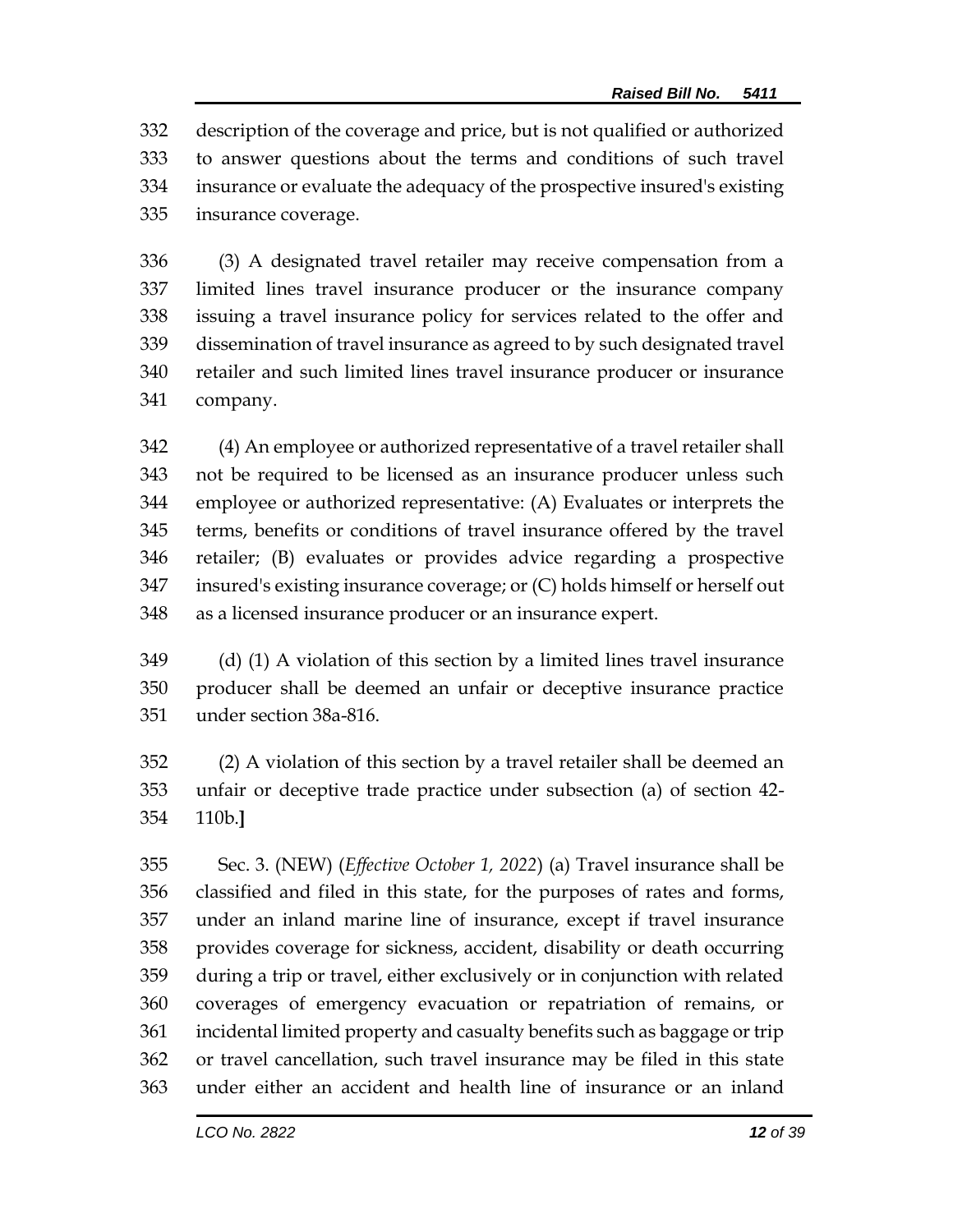marine line of insurance.

 (b) The commissioner may prescribe eligibility and underwriting standards for travel insurance, provided such standards are based on travel protection plans designed for individual or identified marketing or distribution channels and meet this state's underwriting standards for inland marine lines of insurance.

 Sec. 4. (NEW) (*Effective October 1, 2022*) (a) (1) Except as provided in subdivision (2) of this subsection, no individual or business entity shall act as a limited lines travel insurance producer, and no travel retailer shall act as a designated travel retailer, in this state except in accordance with the provisions of this section and sections 5, 7, 9 and 10 of this act.

 (2) Notwithstanding any provision of this section, each insurance producer licensed for a major line of authority in this state shall be deemed to have been authorized to sell, solicit and negotiate travel insurance in this state, and no insurance producer licensed for property and casualty insurance lines in this state shall be required to seek authorization to sell, solicit or negotiate travel insurance through an insurer licensed or authorized to do insurance business in this state.

 (b) (1) (A) Except as provided in subdivision (2) of subsection (a) of this section, any individual or business entity that wishes to act as a limited lines travel insurance producer in this state may apply to the commissioner for annual authorization to act as a limited lines travel insurance producer and to sell, solicit or negotiate travel insurance through an insurer licensed or authorized to do insurance business in this state. Such application shall be submitted on such form and in such manner as prescribed by the commissioner and shall be accompanied by the fee required under section 38a-11 of the general statutes, as amended by this act. The commissioner shall not approve such application unless: (i) The applicant has paid (I) all applicable filing fees and licensing fees required under title 38a of the general statutes, and (II) the licensing fee under section 38a-11 of the general statutes, as amended by this act, and (ii) for an applicant that is a business entity,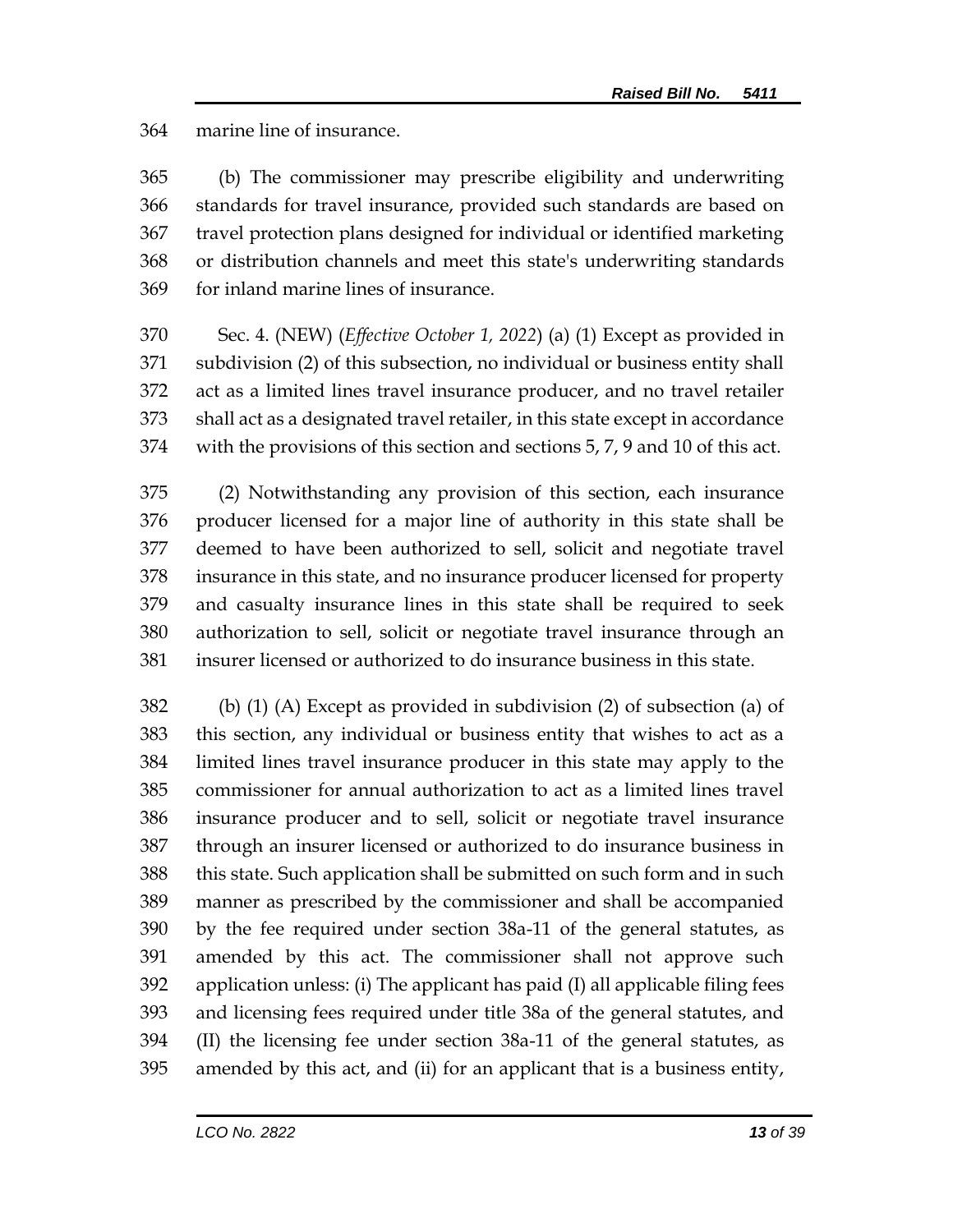the employee designated pursuant to subparagraph (A) of subdivision (3) of this subsection and the president, secretary, treasurer and any other officer or individual who directs or controls the insurance operations of the applicant has complied with any fingerprinting requirements applicable to insurance producers in the resident state of the applicant.

 (B) The commissioner may approve or deny any application submitted pursuant to subparagraph (A) of this subdivision. Any authorization approved by the commissioner shall be in force until the day immediately preceding the anniversary date of such authorization, the date on which the commissioner suspends or revokes such authorization in accordance with the provisions of section 9 of this act or the commissioner suspends, revokes or refuses to renew the license of the insurer through which the limited lines travel insurance producer is selling, soliciting or negotiating travel insurance in this state, whichever first occurs.

 (2) Each limited lines travel insurance producer that is a business entity shall, at the time such application is approved by the commissioner, establish and maintain a registry, on a form prescribed by the commissioner, of its designated travel retailers. Such limited lines travel insurance producer shall update the registry annually and shall include: (A) The name, address and contact information of each designated travel retailer; (B) the name, address and contact information of an officer or individual who directs or controls each designated travel retailer's operations; (C) the federal tax identification number of each designated travel retailer; and (D) a certification by such limited lines travel insurance producer that the designated travel retailer has not engaged in conduct prohibited under 18 USC 1033, as amended from time to time. Upon request by the commissioner, a limited lines travel insurance producer shall make such registry available to the commissioner or the commissioner's designee for inspection and examination during the regular business hours of such limited lines travel insurance producer.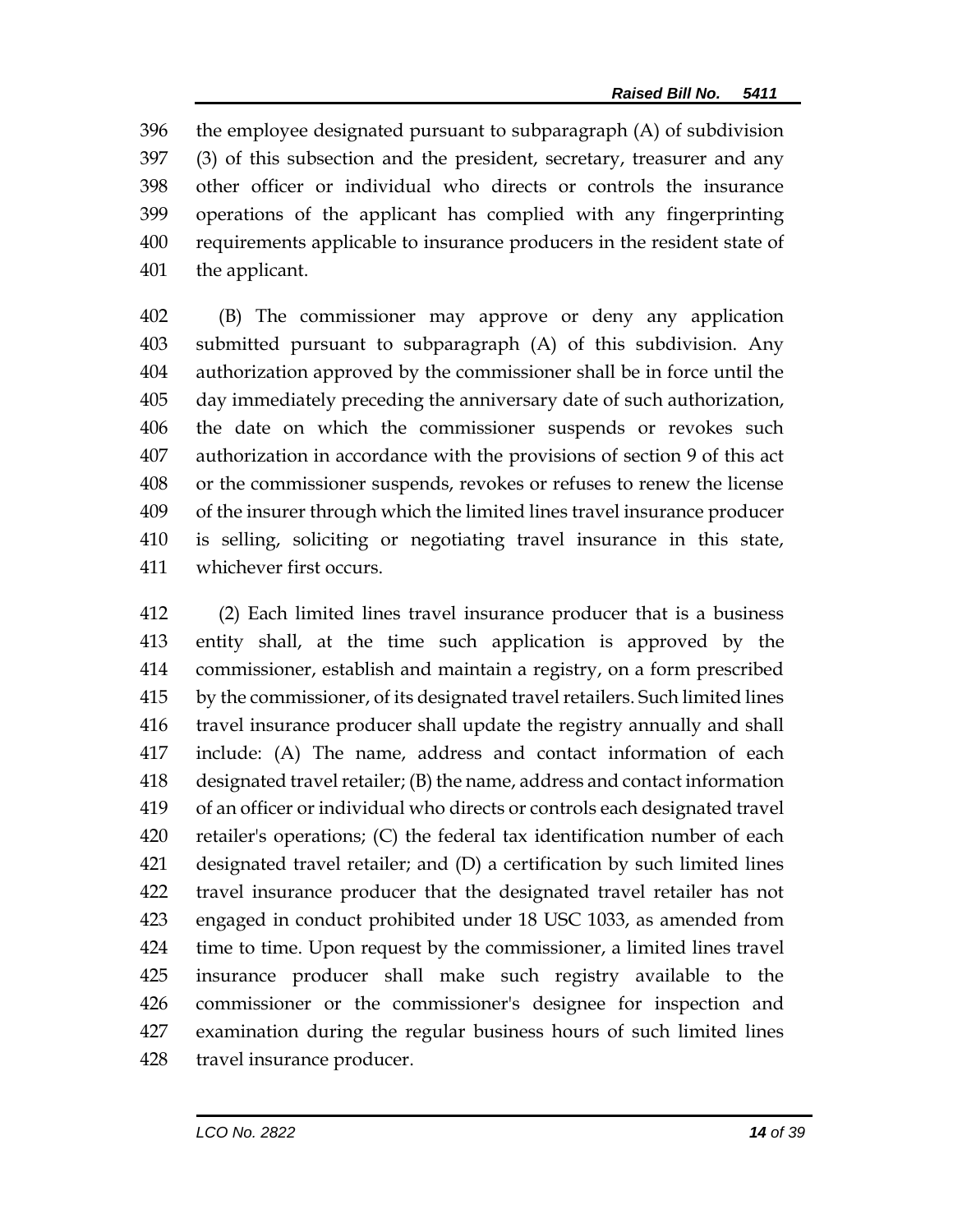(3) (A) Each limited lines travel insurance producer that is a business entity shall designate an employee, who is an insurance producer licensed in this state, as the individual responsible for the limited lines travel insurance producer's compliance with this section and sections 5, 7, 9 and 10 of this act, including supervision of its designated travel retailers.

 (B) Each limited lines travel insurance producer that is a business entity shall be responsible for the acts of such limited lines travel insurance producer's designated travel retailers and shall use reasonable means to ensure each designated travel retailer's compliance with this section and sections 5, 7, 9 and 10 of this act.

 (4) Each limited lines travel insurance producer that is a business entity shall require each employee and authorized representative of its designated travel retailers to receive instruction or training on the offer and dissemination of travel insurance. Such instruction or training may be subject to review by the commissioner and shall include, at a minimum, information about: (A) The types of travel insurance offered 446 through the designated travel retailer;  $(B)$  ethical sales practices; and  $(C)$ required disclosures to consumers.

 (5) Each limited lines travel insurance producer that is a business entity or designated travel retailer shall provide to purchasers of a policy of travel insurance: (A) A description or a copy of the material terms of such policy; (B) a description of the process for filing a claim under such policy; (C) a description of the process for the review or cancellation of such policy; and (D) the identity of and contact information for the insurer issuing such policy and the limited lines travel insurance producer.

 (c) (1) A travel retailer that does not employ a licensed insurance producer or is not licensed or authorized to transact the business of insurance in this state may offer and disseminate travel insurance to residents of this state, if: (A) Such travel retailer is a designated travel retailer, and (B) such designated travel retailer's travel insurance-related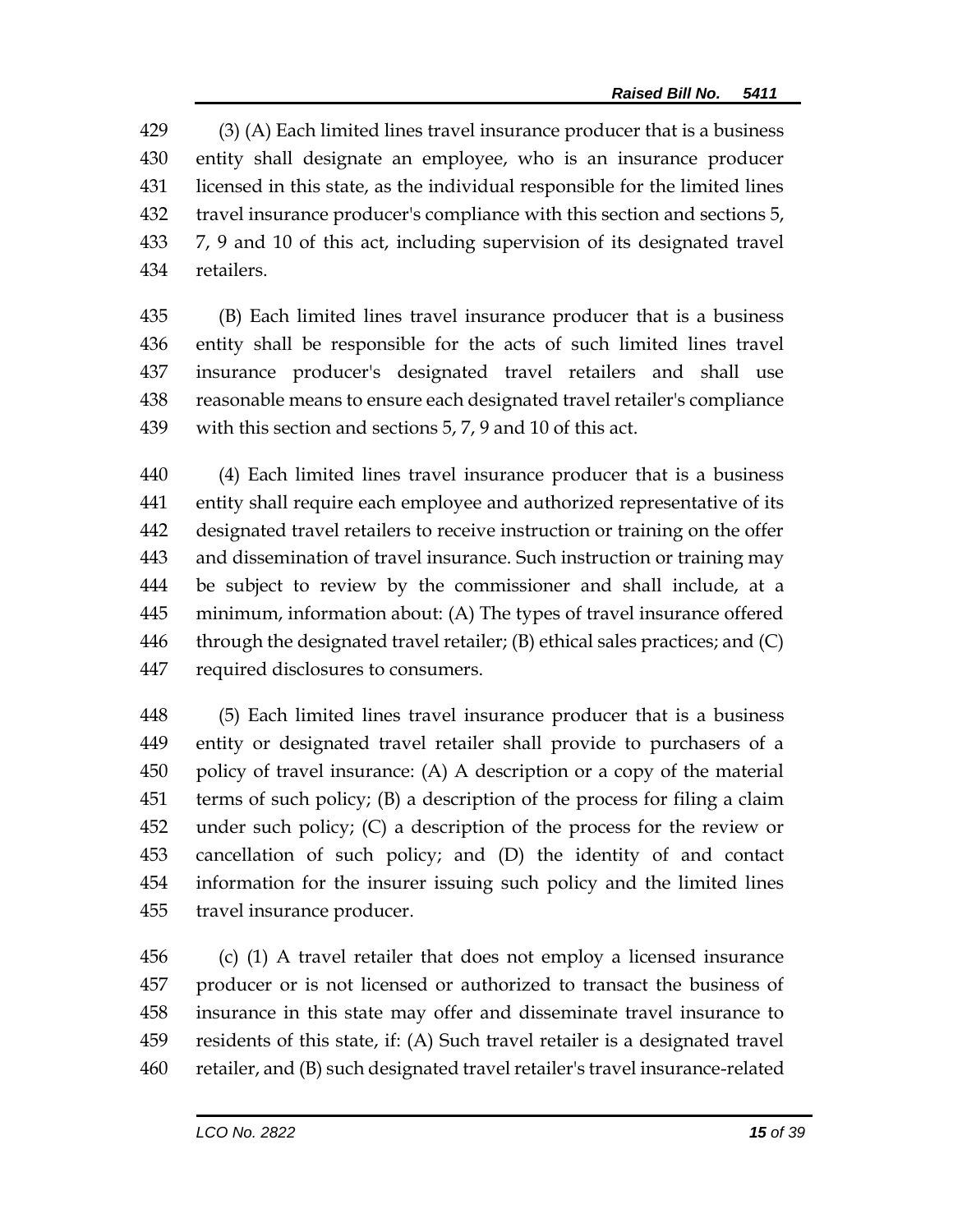activities are limited to those authorized under this section.

 (2) A designated travel retailer shall make available to consumers brochures or other written materials that: (A) Provide the identity of, and contact information for, the insurer issuing the policy of travel insurance and the limited lines travel insurance producer; (B) explain that the purchase of travel insurance is not required to purchase any other product or service from the designated travel retailer; and (C) explain that such designated travel retailer is permitted to provide general information about the travel insurance offered through such designated travel retailer, including, but not limited to, a description of the coverage and price, but is not qualified or authorized to answer questions about the terms and conditions of such travel insurance or evaluate the adequacy of the consumer's existing insurance coverage.

 (3) A designated travel retailer may receive compensation from a limited lines travel insurance producer or the insurer issuing a policy of travel insurance for services related to the offer and dissemination of travel insurance as agreed to by such designated travel retailer and such limited lines travel insurance producer or insurer.

 (4) An employee or authorized representative of a travel retailer shall not be required to be licensed as an insurance producer unless such employee or authorized representative: (A) Evaluates or interprets the technical terms, benefits or conditions of travel insurance offered by the travel retailer; (B) evaluates or provides advice regarding a consumer's existing insurance coverage; or (C) holds himself or herself out as a licensed insurance producer or an insurance expert.

 Sec. 5. (NEW) (*Effective October 1, 2022*) (a) (1) All documents provided to a consumer prior to the purchase of a policy of travel insurance, including, but not limited to, sales materials, advertising materials and marketing materials, shall be consistent with the policy of travel insurance, including, but not limited to, forms, endorsements, policies, rate filings and certificates of insurance.

(2) If a policy or certificate of travel insurance contains any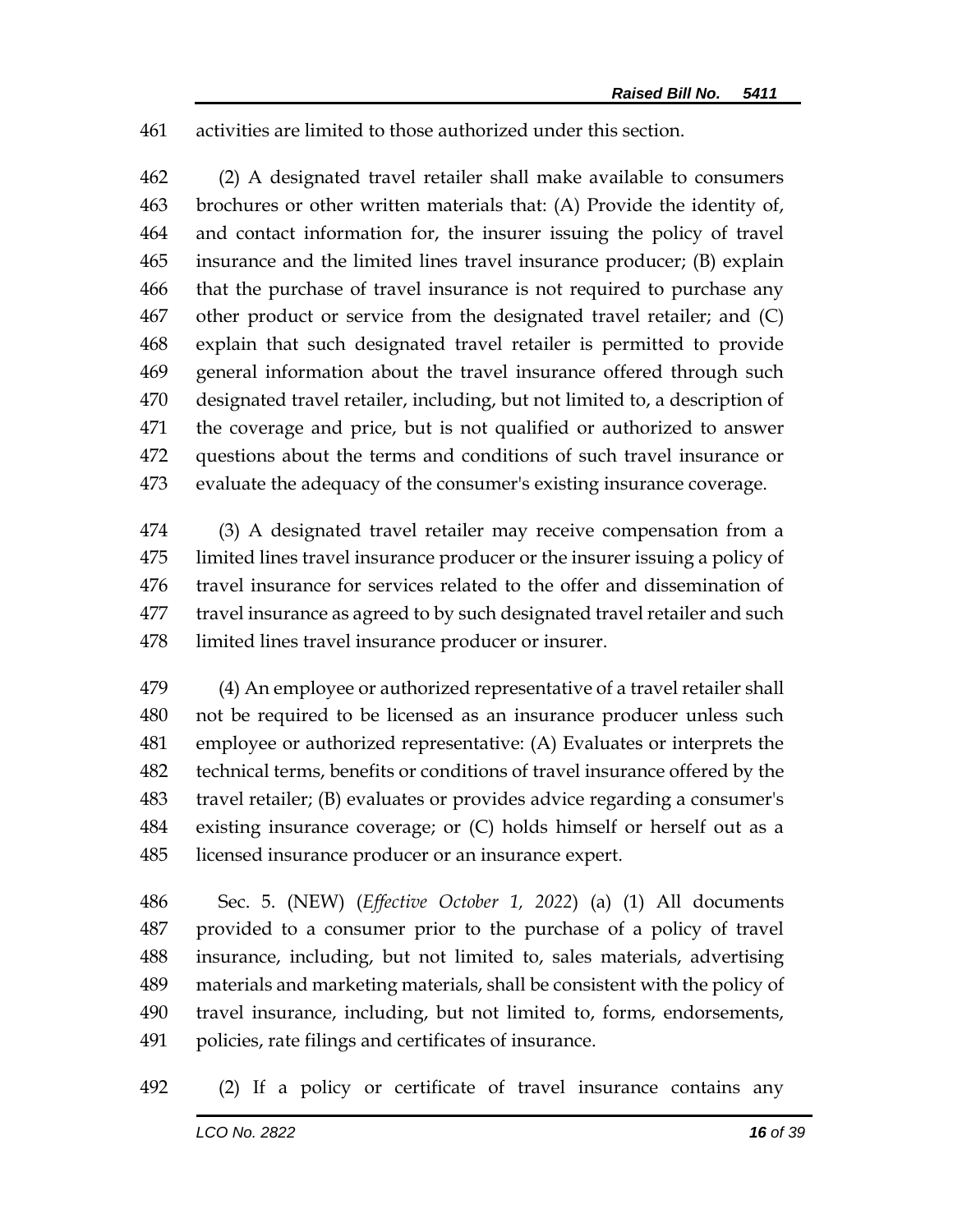| 493<br>494<br>495<br>496<br>497<br>498<br>499 | preexisting condition exclusion, information concerning, and an<br>opportunity to learn more about, such preexisting condition exclusion<br>shall be provided to a consumer at any time prior to the time that the<br>consumer purchases such policy or certificate of travel insurance, and<br>any such preexisting condition exclusion shall be provided to a<br>consumer in the fulfillment materials for a travel protection plan that<br>includes travel insurance. |  |  |  |
|-----------------------------------------------|--------------------------------------------------------------------------------------------------------------------------------------------------------------------------------------------------------------------------------------------------------------------------------------------------------------------------------------------------------------------------------------------------------------------------------------------------------------------------|--|--|--|
| 500                                           | (3) (A) If a consumer purchases a travel protection plan in this state,                                                                                                                                                                                                                                                                                                                                                                                                  |  |  |  |
| 501                                           | the following shall be provided to the consumer as soon as practicable                                                                                                                                                                                                                                                                                                                                                                                                   |  |  |  |
| 502                                           | following the time that such consumer purchases such travel protection                                                                                                                                                                                                                                                                                                                                                                                                   |  |  |  |
| 503                                           | plan:                                                                                                                                                                                                                                                                                                                                                                                                                                                                    |  |  |  |
| 504                                           | (i) The fulfillment materials for such travel protection plan;                                                                                                                                                                                                                                                                                                                                                                                                           |  |  |  |
| 505                                           | (ii) A description, or a copy of, the material terms of any travel                                                                                                                                                                                                                                                                                                                                                                                                       |  |  |  |
| 506                                           | insurance coverage included in such travel protection plan;                                                                                                                                                                                                                                                                                                                                                                                                              |  |  |  |
| 507                                           | (iii) A description of the process for filing a claim under any travel                                                                                                                                                                                                                                                                                                                                                                                                   |  |  |  |
| 508                                           | insurance coverage included in such travel protection plan;                                                                                                                                                                                                                                                                                                                                                                                                              |  |  |  |
| 509                                           | (iv) A description of the process for review or cancellation of any                                                                                                                                                                                                                                                                                                                                                                                                      |  |  |  |
| 510                                           | travel insurance coverage included in such travel protection plan; and                                                                                                                                                                                                                                                                                                                                                                                                   |  |  |  |
| 511                                           | (v) The identity of, and contact information for, the insurer issuing                                                                                                                                                                                                                                                                                                                                                                                                    |  |  |  |
| 512                                           | any travel insurance coverage included in such travel protection plan.                                                                                                                                                                                                                                                                                                                                                                                                   |  |  |  |
| 513                                           | (B) Unless a consumer insured under travel insurance coverage                                                                                                                                                                                                                                                                                                                                                                                                            |  |  |  |
| 514                                           | included in a travel protection plan departs on a covered trip or travel,                                                                                                                                                                                                                                                                                                                                                                                                |  |  |  |
| 515                                           | or files a claim under such coverage, the consumer may cancel such                                                                                                                                                                                                                                                                                                                                                                                                       |  |  |  |
| 516                                           | travel insurance coverage and receive a full refund of the travel                                                                                                                                                                                                                                                                                                                                                                                                        |  |  |  |
| 517                                           | protection plan price from the date that such consumer purchased such                                                                                                                                                                                                                                                                                                                                                                                                    |  |  |  |
| 518                                           | travel protection plan until at least:                                                                                                                                                                                                                                                                                                                                                                                                                                   |  |  |  |
| 519                                           | (i) Fifteen days following the date of delivery of such travel protection                                                                                                                                                                                                                                                                                                                                                                                                |  |  |  |
| 520                                           | plan's fulfillment materials by mail; or                                                                                                                                                                                                                                                                                                                                                                                                                                 |  |  |  |
| 521                                           | (ii) Ten days following the date of delivery of such travel protection                                                                                                                                                                                                                                                                                                                                                                                                   |  |  |  |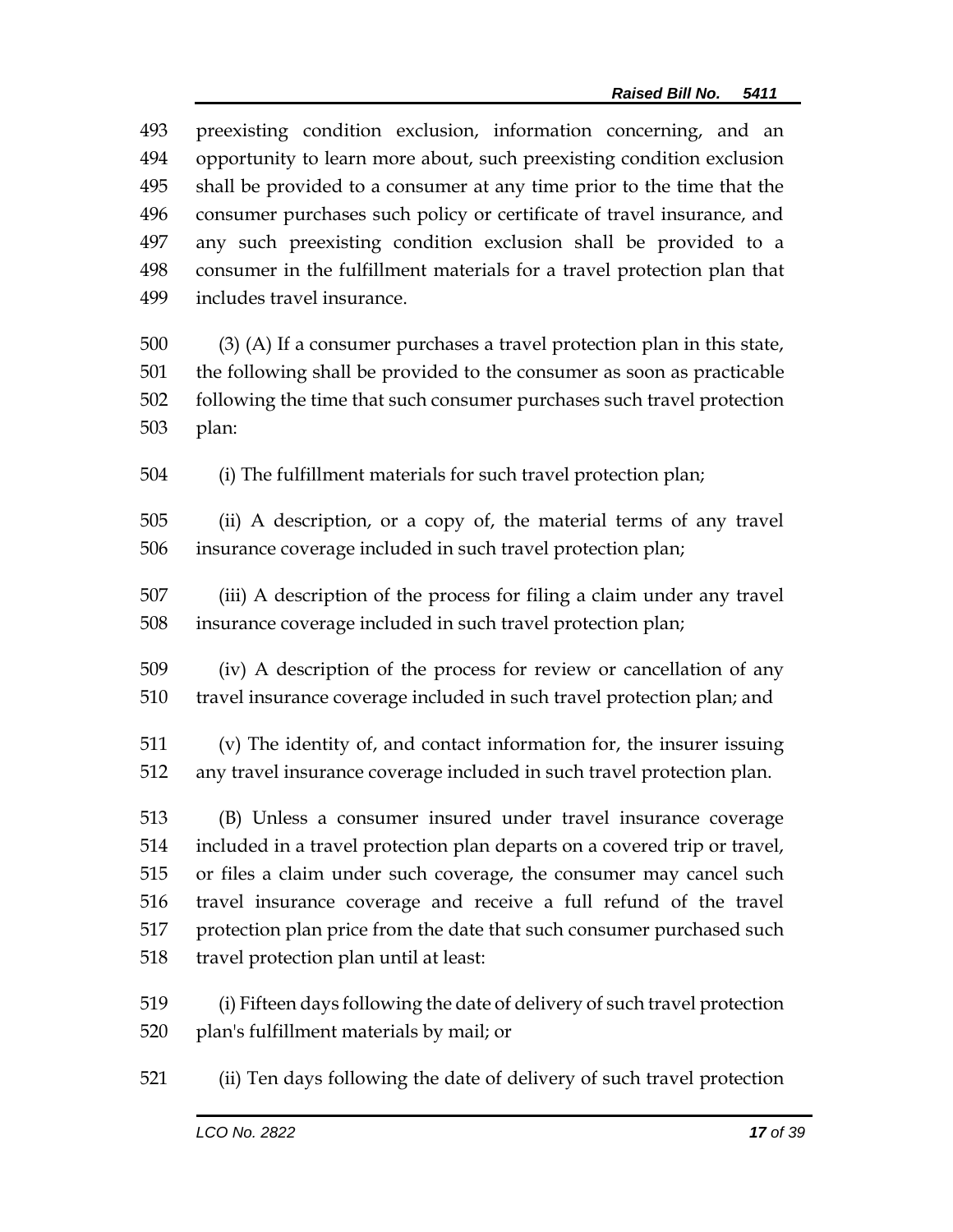plan's fulfillment materials by any means other than mail.

 (4) The fulfillment materials for a travel protection plan, and the documents concerning any travel insurance coverage included in the travel protection plan, shall disclose whether the travel insurance coverage included in such travel protection plan is primary or secondary to other applicable coverage.

 (b) No person offering, soliciting or negotiating travel insurance or travel protection plans to consumers in this state on an individual or group basis may do so by using a negative option or opt-out, which would require a consumer to take an affirmative action to deselect travel insurance coverage, by, for example, unchecking a box on an electronic form, when the consumer purchases a trip or travel package.

 Sec. 6. (NEW) (*Effective October 1, 2022*) (a) No person shall act as, or hold itself out to be, a travel administrator in this state unless such person is:

 (1) An insurance producer licensed for property and casualty insurance lines in this state;

 (2) A managing general agent, as defined in section 38a-90a of the general statutes, that is licensed as an insurance producer and holds an appointment by an insurer in this state; or

 (3) A third-party administrator licensed pursuant to section 38a-720j of the general statutes.

 (b) Each insurer shall be responsible for the conduct of each travel administrator administering travel insurance in this state underwritten by such insurer, and shall ensure that each such travel administrator maintains, and makes available to the commissioner upon request, all books and records concerning such insurer.

 Sec. 7. (NEW) (*Effective October 1, 2022*) A travel protection plan may be offered to a consumer in this state for a single price reflecting any combined features offered by the travel protection plan if: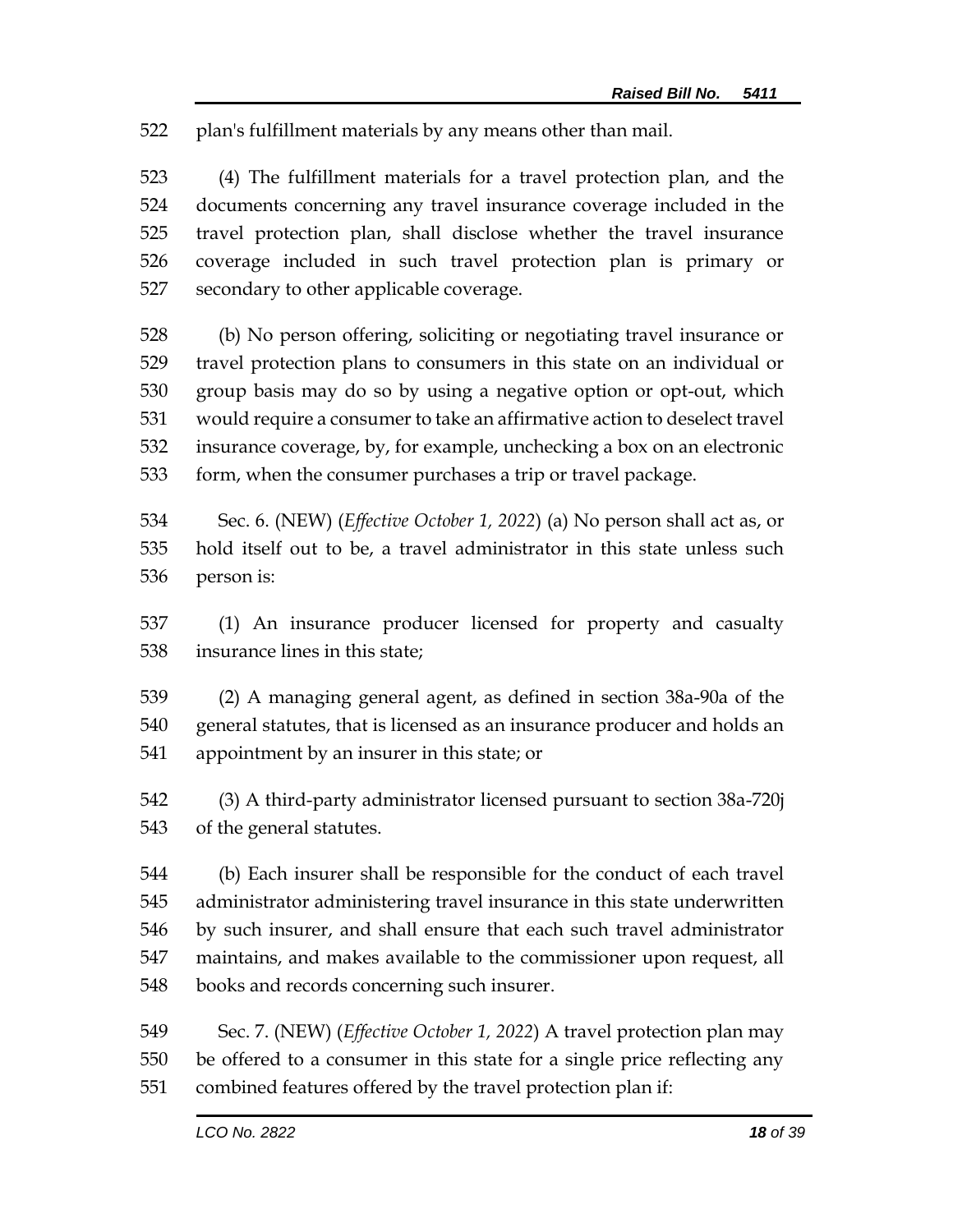(1) Such travel protection plan:

 (A) Discloses to the consumer, at or before the time of purchase, that such travel protection plan includes travel insurance, travel assistance services and cancellation fee waivers, as applicable, and that such consumer may obtain additional information regarding the individual features and pricing of such travel insurance, travel assistance services and cancellation fee waivers, as applicable; and

 (B) Provides to the consumer, at or before the time of purchase, an opportunity to obtain the additional information described in subparagraph (A) of this subdivision; and

(2) The fulfillment materials for such travel protection plan:

 (A) Describe and delineate the travel insurance, travel assistance services and cancellation fee waivers, if any, in such travel protection plan; and

 (B) Include any required disclosure concerning the travel insurance coverage included in such travel protection plan, if any, and the contact information for the persons providing the travel assistance services and cancellation fee waivers included in such travel protection plan, if any.

 Sec. 8. (NEW) (*Effective October 1, 2022*) (a) (1) Except as provided in subdivision (2) of this subsection, travel insurance written by a domestic insurer shall be subject to the tax imposed under section 12-202 of the general statutes, and travel insurance written by an alien insurer or foreign insurer shall be subject to the tax imposed under section 12-210 of the general statutes, for travel insurance premiums paid by:

 (A) The primary policyholder of an individual policy of travel insurance if such primary policyholder is a resident of this state;

 (B) The primary certificate holder of a policy of group travel insurance if such primary certificate holder is a resident of this state; or

(C) A policyholder of a blanket travel insurance policy if the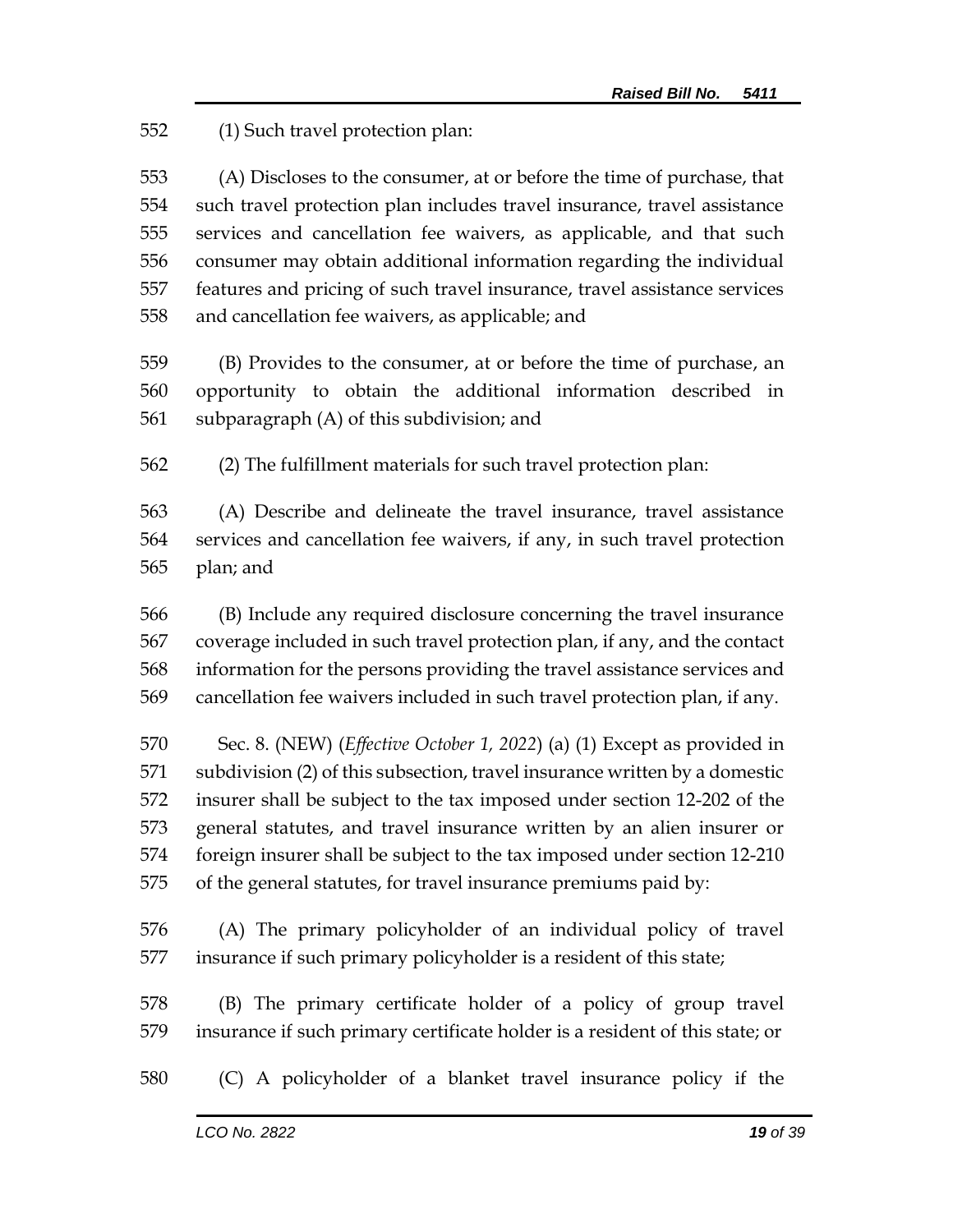policyholder is a resident of this state, maintains such policyholder's principal place of business in this state or an affiliate or subsidiary of such policyholder maintains such affiliate's or subsidiary's principal place of business in this state.

 (2) If a domestic insurer, alien insurer or foreign insurer that writes a blanket travel insurance policy described in subparagraph (C) of subdivision (1) of this subsection is subject to rules across multiple taxing jurisdictions that permit such insurer to allocate premiums across such jurisdictions on an apportioned basis and in a reasonable and equitable manner, such insurer's liability under said subparagraph shall be subject to such premium allocation.

 (b) Each domestic insurer, alien insurer and foreign insurer that is subject to the provisions of subsection (a) of this section shall:

 (1) Document the state in which each primary policyholder, primary certificate holder, policyholder, affiliate or subsidiary described in subsection (a) of this section maintains such primary policyholder's, primary certificate holder's, policyholder's, affiliate's or subsidiary's primary residence or principal place of business, as applicable; and

(2) Report as premium only the amount allocable to travel insurance.

 Sec. 9. (NEW) (*Effective October 1, 2022*) (a) The commissioner may suspend, revoke or refuse to issue or renew authorization to act as a limited lines travel insurance producer, or prohibit a travel retailer from acting as a designated travel retailer, in this state or may levy a civil penalty in accordance with the provisions of title 38a of the general statutes, or may take any combination of such actions, for any one or more of the following causes:

 (1) For a limited lines travel insurance producer, providing incorrect, misleading, incomplete or materially untrue information to the commissioner in an application for authorization to act as a limited lines travel insurance producer;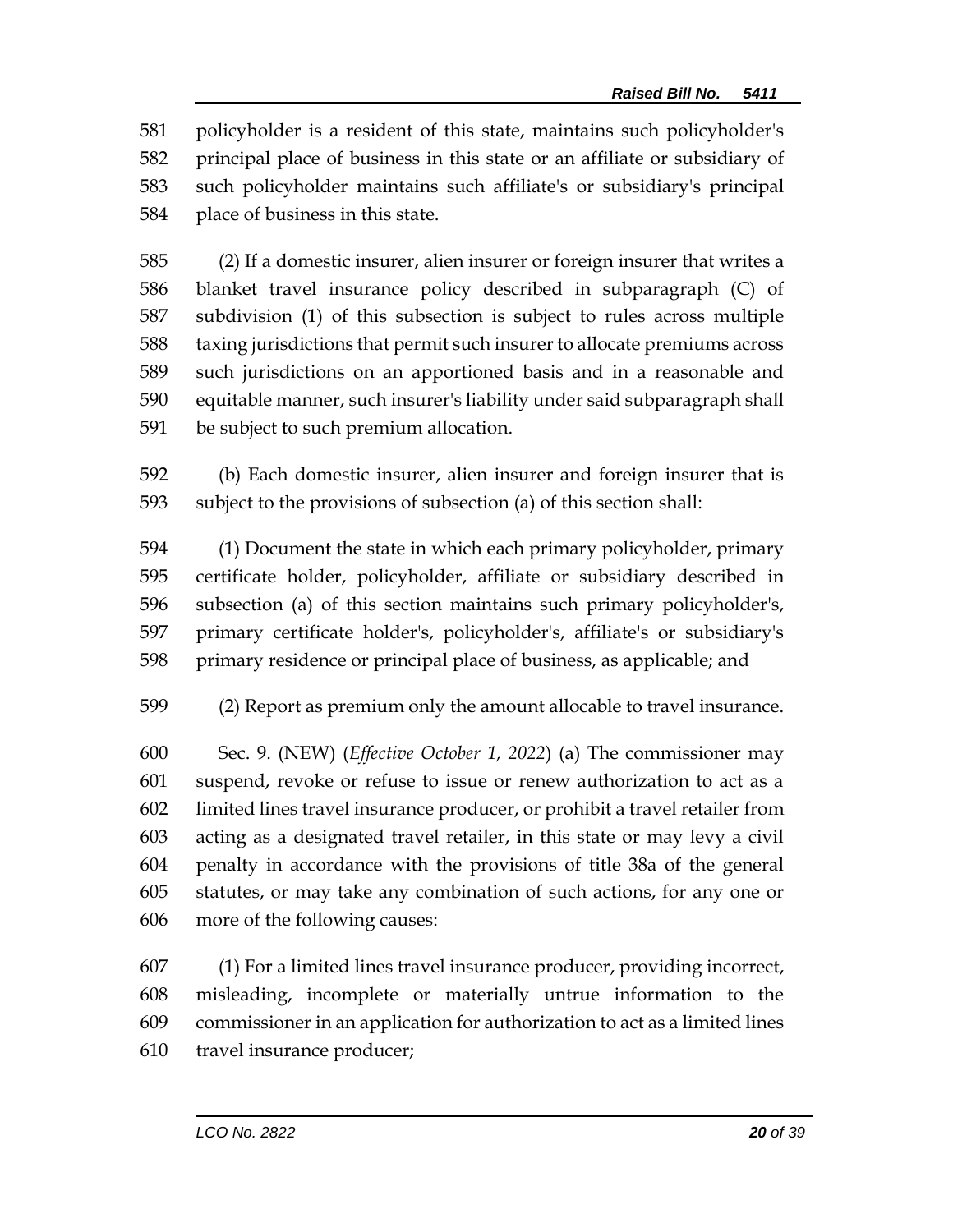(2) Violating any insurance law, or violating any regulation, subpoena or order of the commissioner or of another state's insurance commissioner;

 (3) For a limited lines travel insurance producer, obtaining or attempting to obtain authorization from the commissioner to act as a limited lines travel insurance producer through misrepresentation or fraud;

 (4) Improperly withholding, misappropriating or converting any moneys or properties received in the course of doing business in this state;

 (5) Intentionally misrepresenting the terms of actual or proposed travel insurance coverage or an application for such coverage;

(6) Having been convicted of a felony;

 (7) Having admitted or been found to have committed any insurance unfair trade practice or fraud;

 (8) Using fraudulent, coercive or dishonest practices, or demonstrating incompetence, untrustworthiness or financial irresponsibility in the conduct of business in this state or elsewhere;

 (9) For a limited lines travel insurance producer, having authorization to act as a limited lines travel insurance producer, or its equivalent, denied, suspended or revoked in any other state, province, district or territory;

 (10) Forging another's name to an application for travel insurance coverage or to any document related to a travel insurance transaction;

 (11) Failing to comply with an administrative or court order imposing a child support obligation; or

 (12) Failing to pay income tax pursuant to chapter 229 of the general statutes or comply with any administrative or court order directing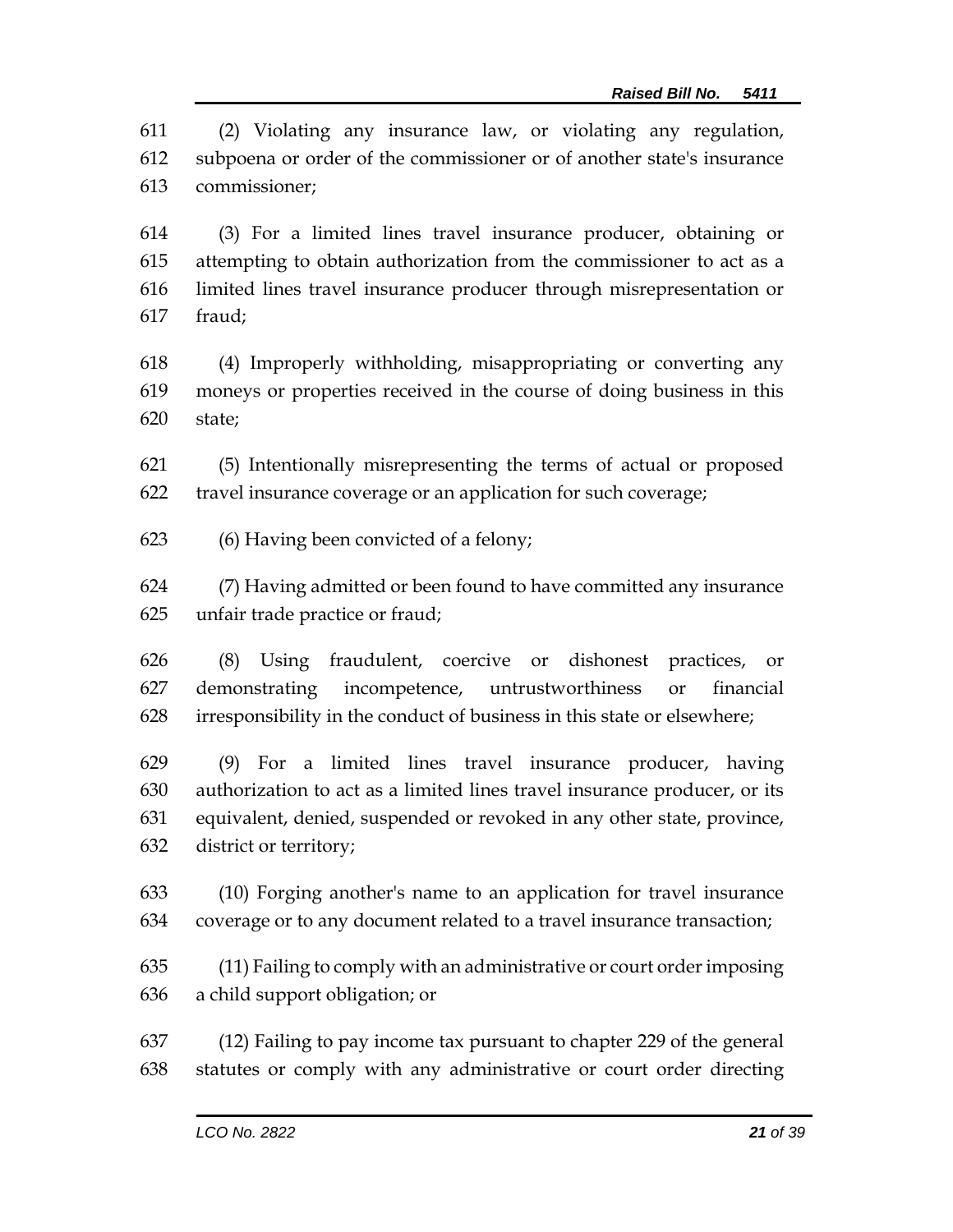payment of state income tax.

 (b) If the action by the commissioner is to refuse to renew authorization to act as a limited lines travel insurance producer or to deny an application for an authorization to act as a limited lines travel insurance producer, the commissioner shall notify the applicant or limited lines travel insurance producer, as applicable, and advise, in writing, the applicant or limited lines travel insurance producer, as applicable, of the reason for the commissioner's denial or refusal to renew such authorization. The applicant or limited lines travel insurance producer, as applicable, may make written demand upon the commissioner, not later than thirty days after the notice, for a hearing before the commissioner to determine the reasonableness of the commissioner's action. The hearing shall be held not later than twenty days after receipt of such request and shall be held in accordance with section 38a-19 of the general statutes.

 (c) A business entity's authority to act as a limited lines travel insurance producer or designated travel retailer in this state may be suspended, revoked or refused if the commissioner finds, after a hearing, that an individual employee's or authorized representative's violation was known or should have been known by one or more of the partners, officers or managers acting on behalf of the business entity and the violation was neither reported to the commissioner nor was any corrective action taken.

 (d) The commissioner shall retain the authority to enforce the provisions of, and impose any penalty or remedy authorized by, any provision of title 38a of the general statutes against any person who is under investigation for or charged with a violation of title 38a of the general statutes even if the person's license, authorization, designation or registration has been surrendered or has lapsed by operation of law.

 Sec. 10. (NEW) (*Effective October 1, 2022*) (a) Except as provided in subsections (b) and (c) of this section, each of the following shall be deemed an unfair or deceptive insurance practice under section 38a-816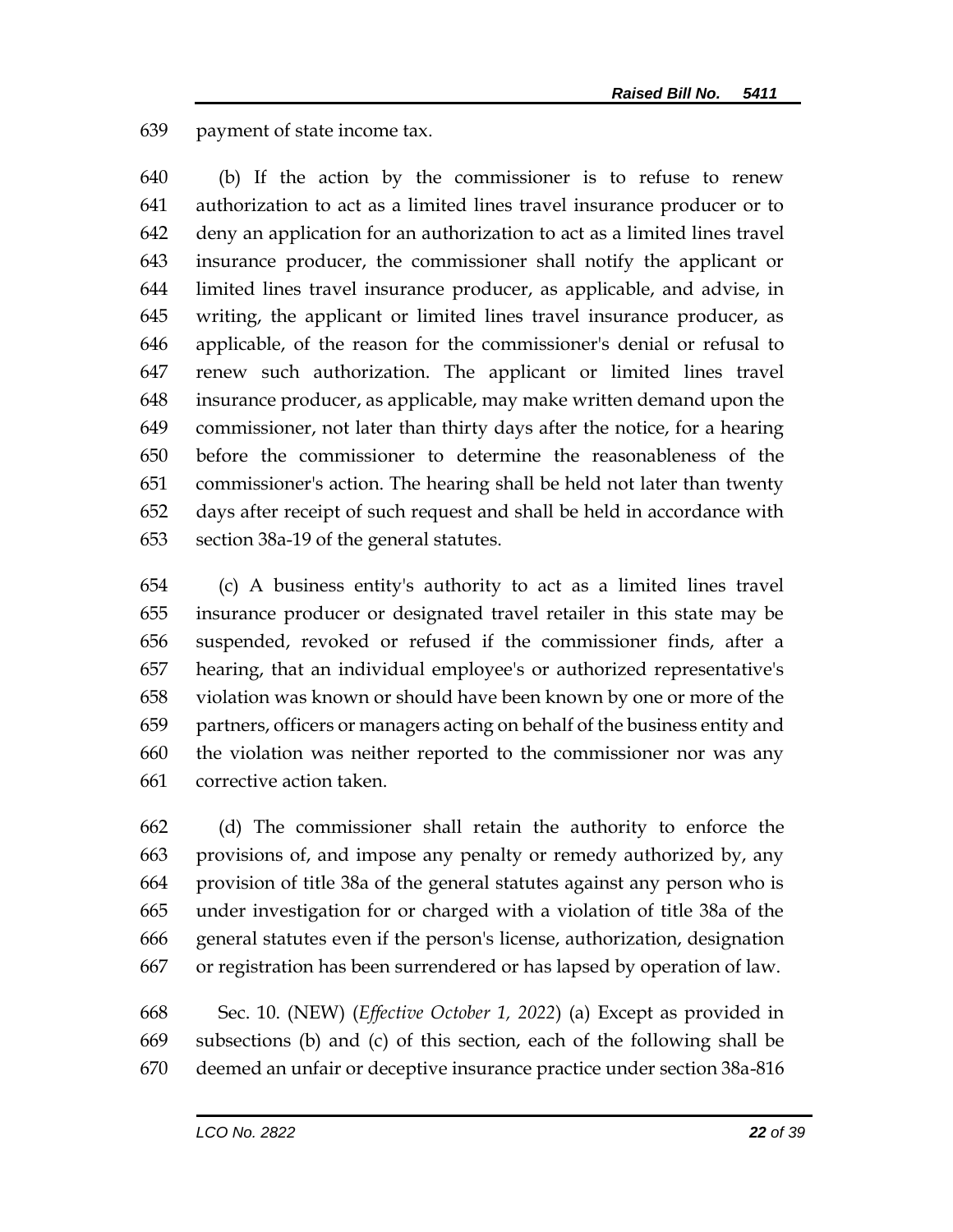of the general statutes, as amended by this act:

 (1) Any violation of a provision of section 4, 5, 7 or 9 of this act by a limited lines travel insurance producer if such provision is applicable to the limited lines travel insurance producer;

 (2) Any violation of a provision of section 6 or 8 of this act by an insurer if such provision is applicable to such insurer;

 (3) Offering or selling a policy of travel insurance in this state that is never required to pay a claim; and

 (4) Representing to a consumer that coverage under a blanket travel insurance policy is provided free of charge.

 (b) Except as provided in subsection (c) of this section, each of the following shall be deemed an unfair or deceptive trade practice under subsection (a) of section 42-110b of the general statutes:

 (1) Any violation of a provision of section 4, 5, 7 or 9 of this act by a travel retailer or designated travel retailer if such provision is applicable to the travel retailer or designated travel retailer; and

 (2) Any violation of a provision of section 6 of this act by a travel administrator if such provision is applicable to the travel administrator.

 (c) It shall not be an unfair or deceptive insurance practice under section 38a-816 of the general statutes, as amended by this act, or an unfair or deceptive trade practice under subsection (a) of section 42-110b of the general statutes:

 (1) If a consumer's destination jurisdiction requires insurance coverage, to require the consumer to choose one of the following options as a precondition to purchasing a trip or travel package:

 (A) Purchasing the coverage required by such destination jurisdiction through the designated travel retailer or limited lines travel insurance producer supplying the trip or travel package; or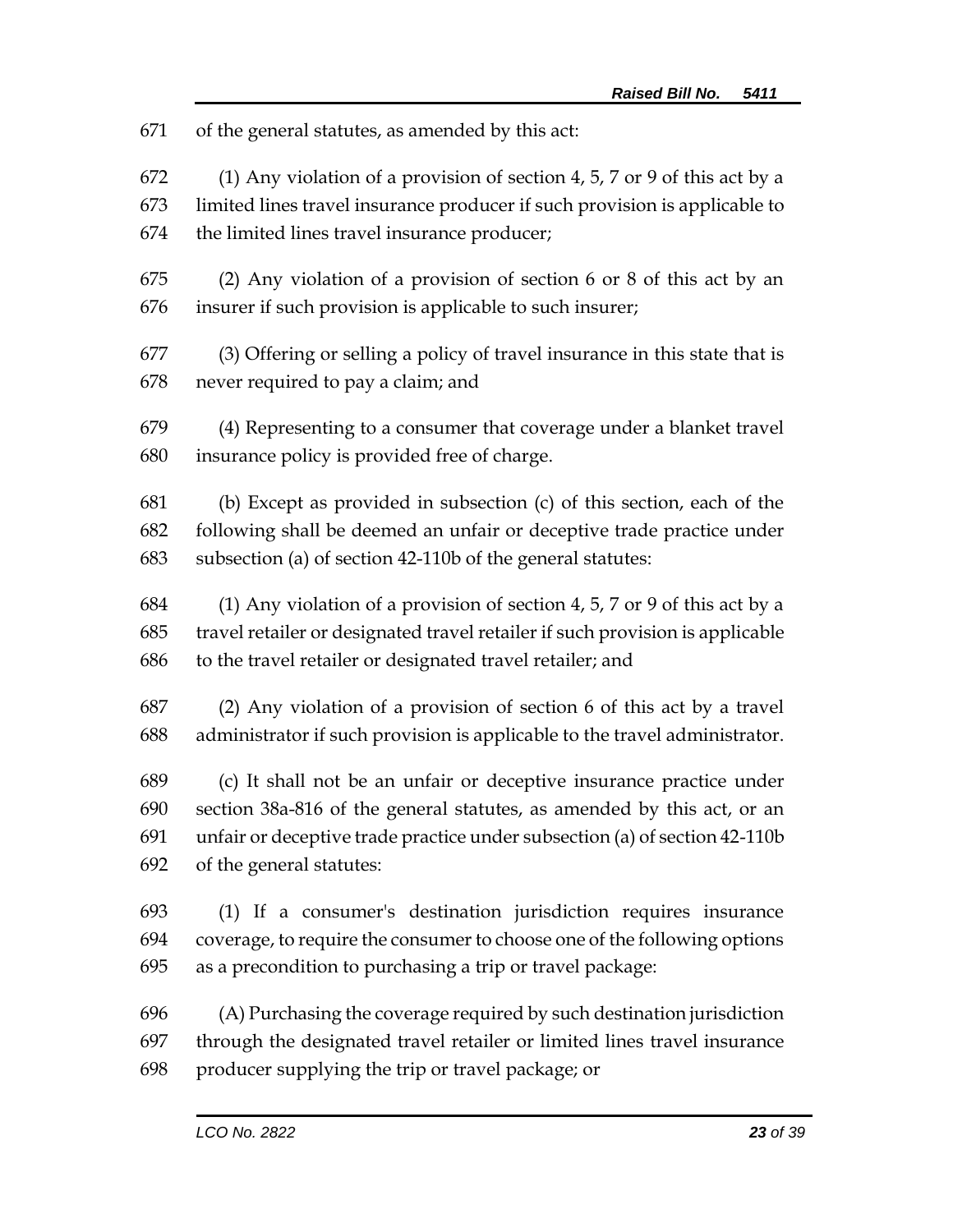(B) Agreeing to obtain and provide proof of coverage that meets the destination jurisdiction's requirements prior to the time that the consumer departs for such trip or travel; or

 (2) If travel insurance coverage is directly marketed to a consumer through an insurer's Internet web site or an aggregator web site and the consumer may access all provisions of such travel insurance coverage by electronic means, and an accurate summary or short description of such travel insurance coverage is provided on the insurer's Internet web site or aggregator web site.

 Sec. 11. (NEW) (*Effective October 1, 2022*) The commissioner shall adopt regulations, in accordance with chapter 54 of the general statutes, to implement the provisions of section 38a-398 of the general statutes, as amended by this act, and sections 3 to 10, inclusive, of this act.

 Sec. 12. Subsection (a) of section 38a-11 of the general statutes is repealed and the following is substituted in lieu thereof (*Effective October 1, 2022*):

 (a) The commissioner shall demand and receive the following fees: (1) For the annual fee for each license issued to a domestic insurance company, two hundred dollars; (2) for receiving and filing annual reports of domestic insurance companies, fifty dollars; (3) for filing all documents prerequisite to the issuance of a license to an insurance company, two hundred twenty dollars, except that the fee for such filings by any health care center, as defined in section 38a-175, shall be one thousand three hundred fifty dollars; (4) for filing any additional paper required by law, thirty dollars; (5) for each certificate of valuation, organization, reciprocity or compliance, forty dollars; (6) for each certified copy of a license to a company, forty dollars; (7) for each certified copy of a report or certificate of condition of a company to be filed in any other state, forty dollars; (8) for amending a certificate of authority, two hundred dollars; (9) for each license issued to a rating organization, two hundred dollars. In addition, insurance companies shall pay any fees imposed under section 12-211; (10) a filing fee of fifty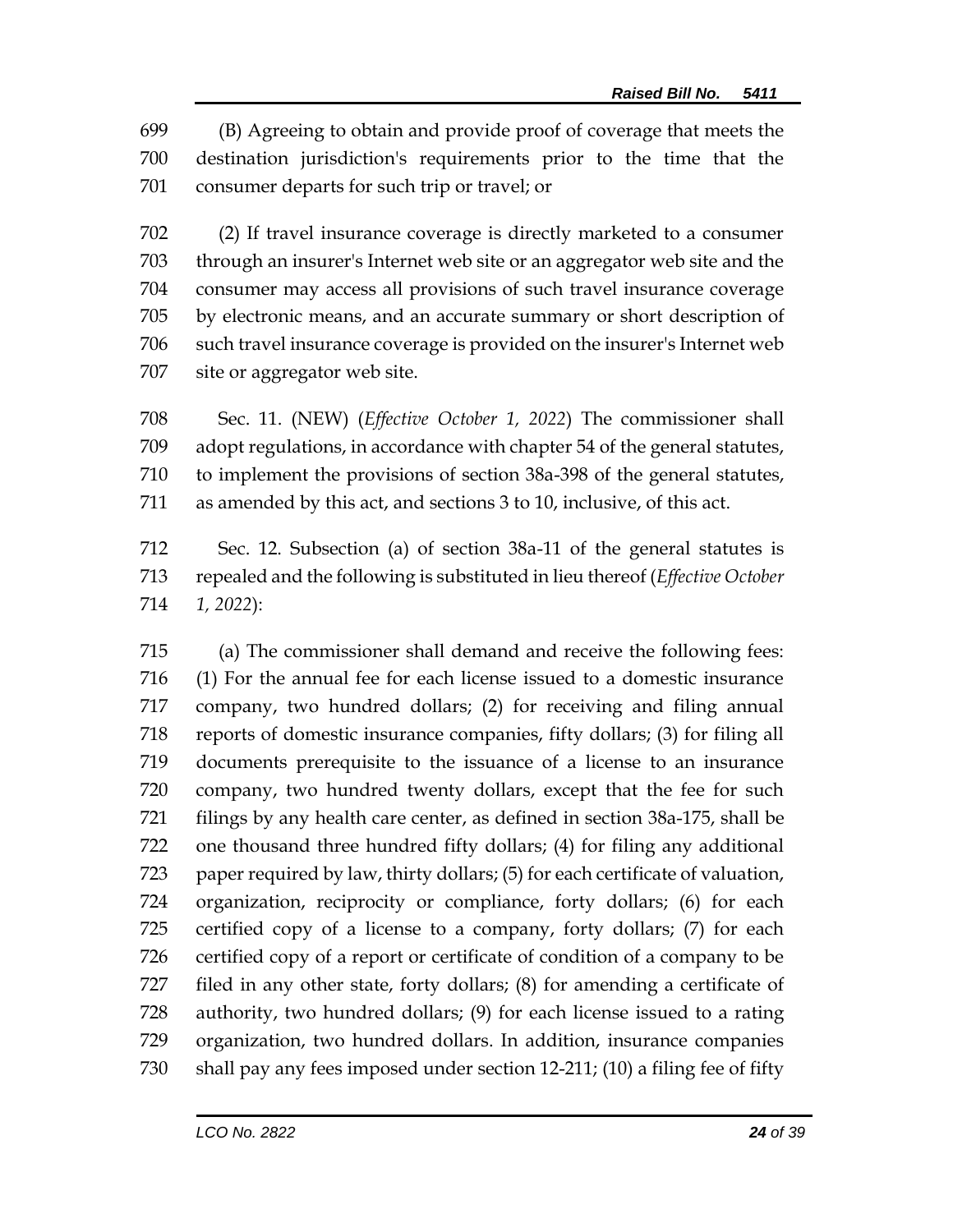dollars for each initial application for a license made pursuant to section 38a-769; (11) with respect to insurance agents' appointments: (A) A filing fee of fifty dollars for each request for any agent appointment, except that no filing fee shall be payable for a request for agent appointment by an insurance company domiciled in a state or foreign country which does not require any filing fee for a request for agent appointment for a Connecticut insurance company; (B) a fee of one hundred dollars for each appointment issued to an agent of a domestic insurance company or for each appointment continued; and (C) a fee of eighty dollars for each appointment issued to an agent of any other insurance company or for each appointment continued, except that (i) no fee shall be payable for an appointment issued to an agent of an insurance company domiciled in a state or foreign country which does not require any fee for an appointment issued to an agent of a Connecticut insurance company, and (ii) the fee shall be twenty dollars for each appointment issued or continued to an agent of an insurance company domiciled in a state or foreign country with a premium tax rate below Connecticut's premium tax rate; (12) with respect to insurance producers: (A) An examination fee of fifteen dollars for each examination taken, except when a testing service is used, the testing service shall pay a fee of fifteen dollars to the commissioner for each examination taken by an applicant; (B) a fee of eighty dollars for each license issued; (C) a fee of eighty dollars per year, or any portion thereof, for each license renewed; and (D) a fee of eighty dollars for any license renewed under the transitional process established in section 38a-784; (13) with respect to public adjusters: (A) An examination fee of fifteen dollars for each examination taken, except when a testing service is used, the testing service shall pay a fee of fifteen dollars to the commissioner for each examination taken by an applicant; and (B) a fee of two hundred fifty dollars for each license issued or renewed; (14) with respect to casualty claims adjusters: (A) An examination fee of twenty dollars for each examination taken, except when a testing service is used, the testing service shall pay a fee of twenty dollars to the commissioner for each examination taken by an applicant; (B) a fee of eighty dollars for each license issued or renewed; and (C) the expense of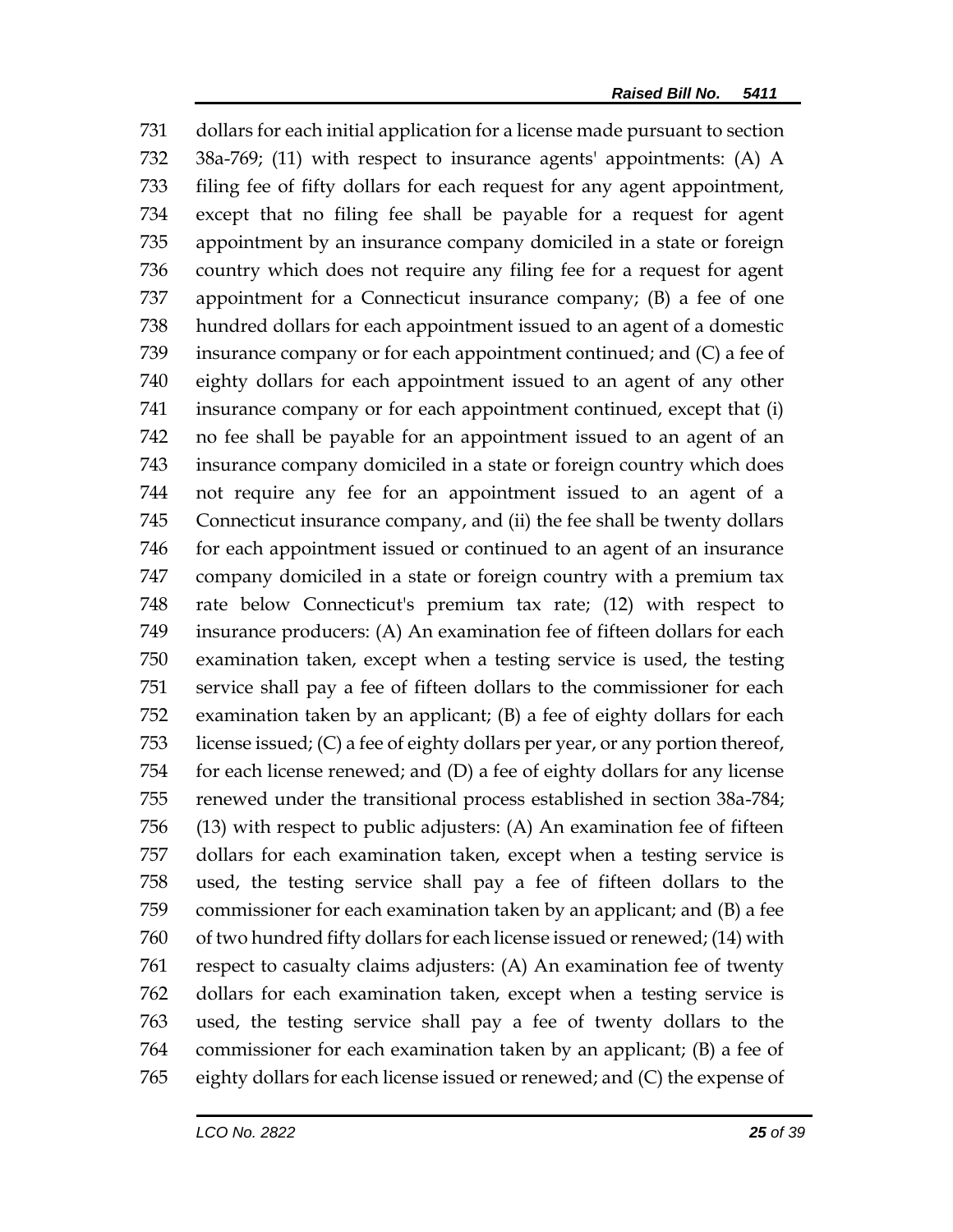any examination administered outside the state shall be the responsibility of the entity making the request and such entity shall pay to the commissioner two hundred dollars for such examination and the actual traveling expenses of the examination administrator to administer such examination; (15) with respect to motor vehicle physical damage appraisers: (A) An examination fee of eighty dollars for each examination taken, except when a testing service is used, the testing service shall pay a fee of eighty dollars to the commissioner for each examination taken by an applicant; (B) a fee of eighty dollars for each license issued or renewed; and (C) the expense of any examination administered outside the state shall be the responsibility of the entity making the request and such entity shall pay to the commissioner two hundred dollars for such examination and the actual traveling expenses of the examination administrator to administer such examination; (16) with respect to certified insurance consultants: (A) An examination fee of twenty-six dollars for each examination taken, except when a testing service is used, the testing service shall pay a fee of twenty-six dollars to the commissioner for each examination taken by an applicant; (B) a fee of two hundred fifty dollars for each license issued; and (C) a fee of two hundred fifty dollars for each license renewed; (17) with respect to surplus lines brokers: (A) An examination fee of twenty dollars for each examination taken, except when a testing service is used, the testing service shall pay a fee of twenty dollars to the commissioner for each examination taken by an applicant; and (B) a fee of six hundred twenty- five dollars for each license issued or renewed; (18) with respect to fraternal agents, a fee of eighty dollars for each license issued or renewed; (19) a fee of twenty-six dollars for each license certificate requested, whether or not a license has been issued; (20) with respect to domestic and foreign benefit societies shall pay: (A) For service of process, fifty dollars for each person or insurer to be served; (B) for filing a certified copy of its charter or articles of association, fifteen dollars; (C) for filing an annual statement or report, twenty dollars; and (D) for filing any additional paper required by law, fifteen dollars; (21) with respect to foreign benefit societies: (A) For each certificate of organization or compliance, fifteen dollars; (B) for each certified copy of permit, fifteen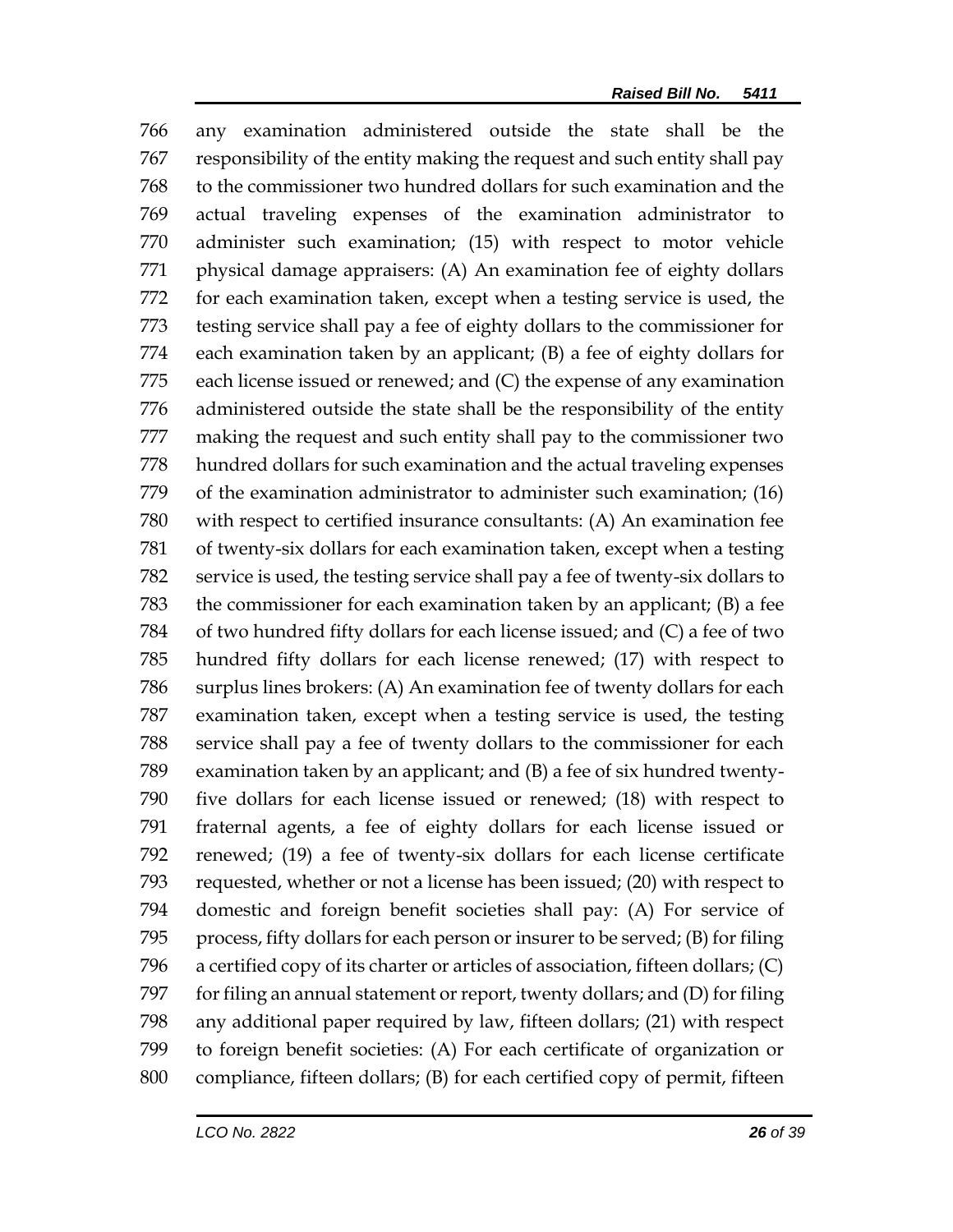dollars; and (C) for each copy of a report or certificate of condition of a society to be filed in any other state, fifteen dollars; (22) with respect to reinsurance intermediaries, a fee of six hundred twenty-five dollars for each license issued or renewed; (23) with respect to life settlement providers: (A) A filing fee of twenty-six dollars for each initial application for a license made pursuant to section 38a-465a; and (B) a fee of forty dollars for each license issued or renewed; (24) with respect to life settlement brokers: (A) A filing fee of twenty-six dollars for each initial application for a license made pursuant to section 38a-465a; and (B) a fee of forty dollars for each license issued or renewed; (25) with respect to preferred provider networks, a fee of two thousand seven hundred fifty dollars for each license issued or renewed; (26) with respect to rental companies, as defined in section 38a-799, a fee of eighty dollars for each permit issued or renewed; (27) with respect to medical discount plan organizations licensed under section 38a-479rr, a fee of six hundred twenty-five dollars for each license issued or renewed; (28) with respect to pharmacy benefits managers, an application fee of one hundred dollars for each registration issued or renewed; (29) with respect to captive insurance companies, as defined in section 38a-91aa, a fee of three hundred seventy-five dollars for each license issued or renewed; (30) with respect to each duplicate license issued a fee of fifty dollars for each license issued; (31) with respect to surety bail bond agents, as defined in section 38a-660, (A) a filing fee of one hundred fifty dollars for each initial application for a license, and (B) a fee of one hundred dollars for each license issued or renewed; (32) with respect to third-party administrators, as defined in section 38a-720, (A) a fee of five hundred dollars for each license issued, and (B) a fee of four hundred fifty dollars for each license renewed; (33) with respect to portable electronics insurance licenses under section 38a-397, (A) a filing fee of one hundred dollars for each initial application for a license, (B) a fee of five hundred dollars for each license issued, and (C) a fee of four hundred fifty dollars for each license renewed; and (34) with respect to limited lines travel insurance producer **[**licenses**]** authorizations under section **[**38a-398**]** 4 of this act, (A) a filing fee of one hundred dollars for each initial application for **[**a license**]** authorization, (B) a fee of six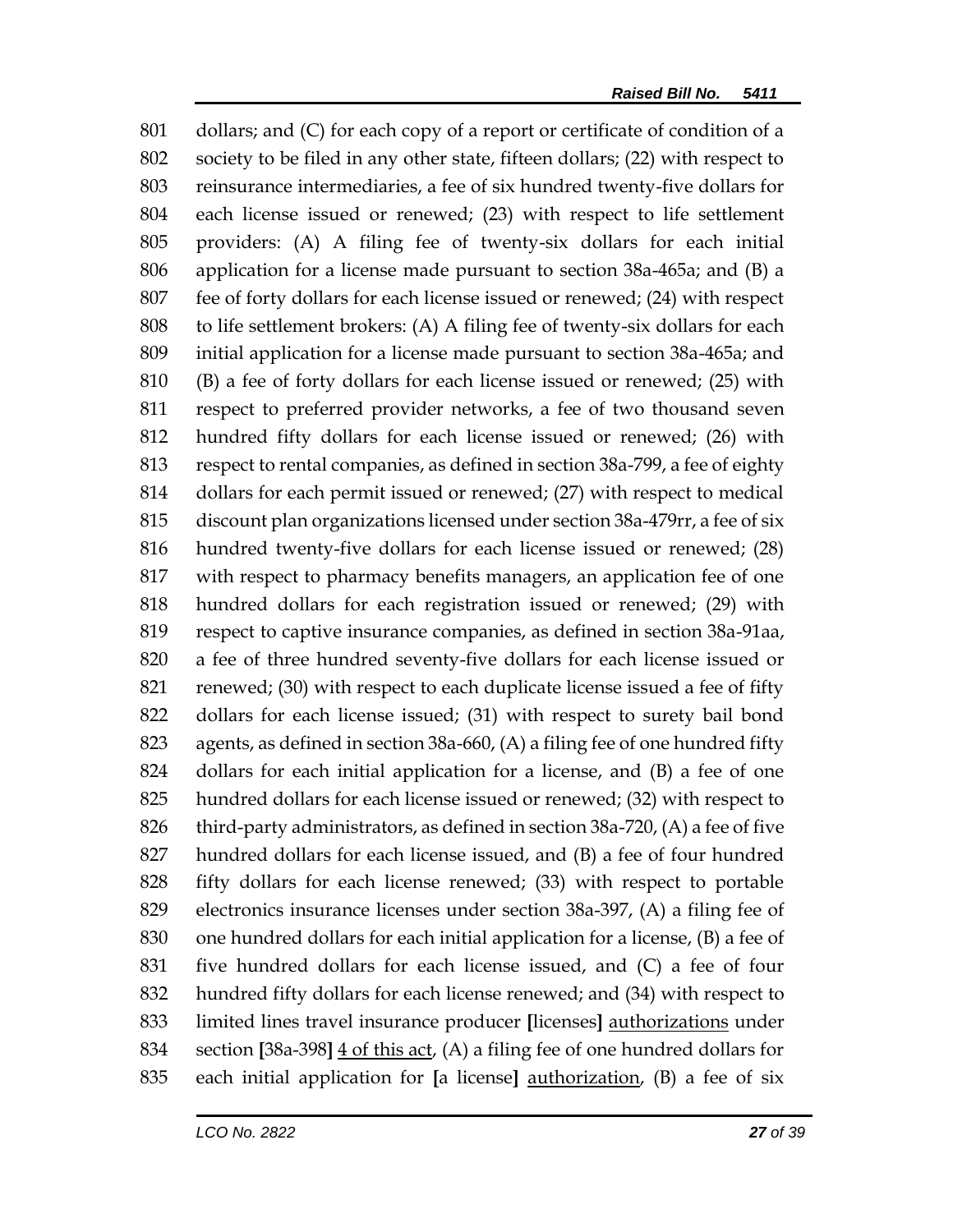hundred fifty dollars for each **[**license**]** authorization issued, and (C) a fee of six hundred fifty dollars for each **[**license**]** authorization renewed.

 Sec. 13. Subsection (d) of section 38a-792 of the general statutes is repealed and the following is substituted in lieu thereof (*Effective October 1, 2022*):

(d) The provisions of this section shall not apply to any:

 (1) (A) Individual who, for purposes of claims for portable electronics insurance, as defined in section 38a-397, only (i) collects claim information from or furnishes claim information to insureds or claimants, and (ii) conducts data entry, including data entry into an automated claims adjudication system, provided (I) such individual is an employee of a casualty insurance company licensed in this state, an employee of a casualty claims adjuster licensed in this state or an employee of an affiliate of such insurance company or adjuster, and (II) not more than twenty-five such individuals are under the supervision of a casualty claims adjuster licensed in this state or an insurance producer who adjusts portable electronics insurance claims and is licensed in this state. A licensed insurance producer who adjusts portable electronics insurance claims or supervises individuals pursuant to this subparagraph shall not be required to be licensed as a casualty claims adjuster.

 (B) For purposes of this subdivision, "automated claims adjudication system" means a preprogrammed computer system, designed for the collection, data entry, calculation and final resolution of portable electronics insurance claims, that (i) is used only by a supervised individual, a casualty claims adjuster licensed in this state or an insurance producer licensed in this state, in accordance with subparagraph (A) of this subdivision, and (ii) complies with all applicable claims payment requirements under this title; **[**or**]**

 (2) Member of the bar of this state in good standing who is engaged in the general practice of the law; **[**.**]** or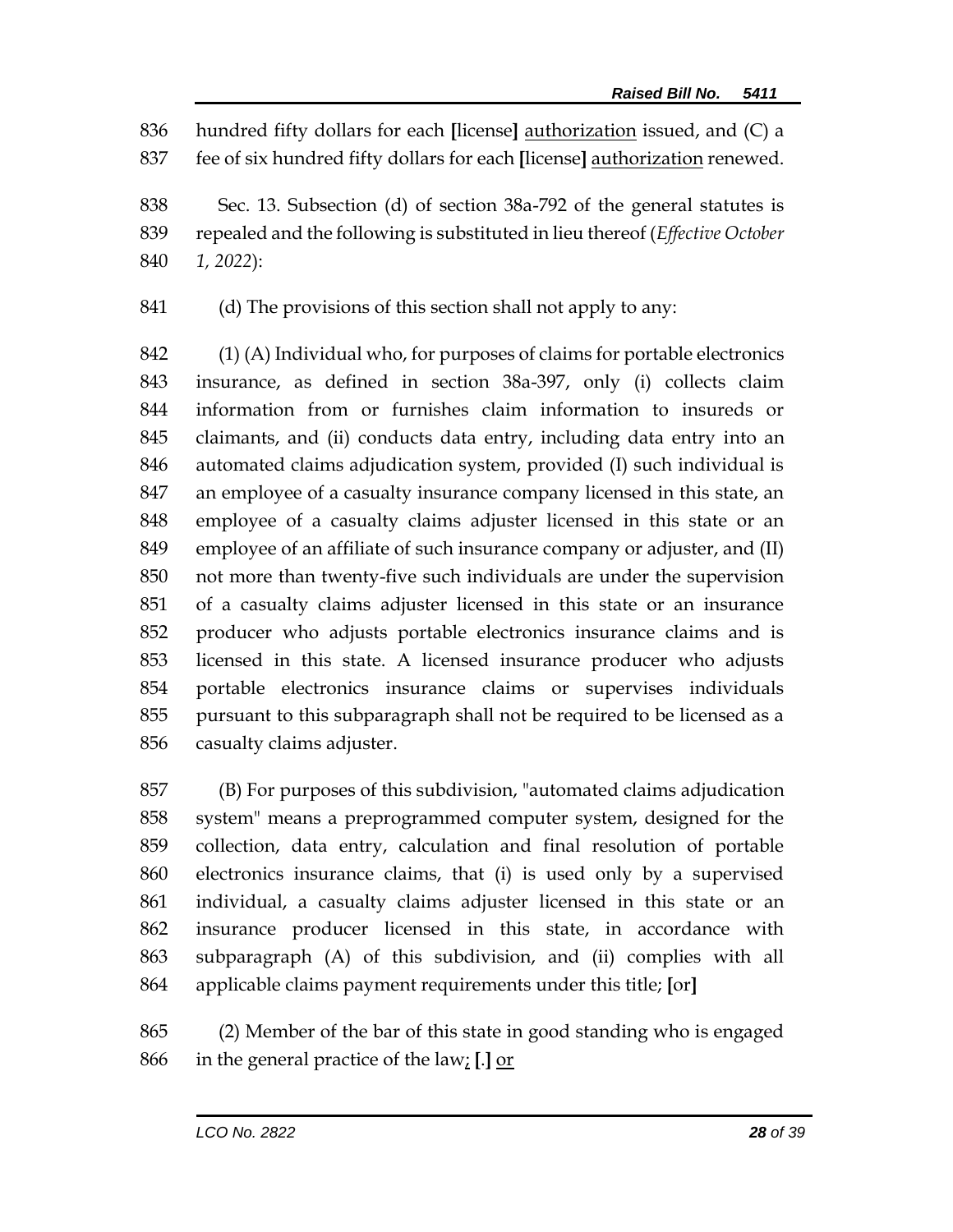(3) Travel administrator, as defined in section 38a-398, as amended by this act, or employee of a travel administrator for travel insurance, as defined in said section, administered by such travel administrator.

 Sec. 14. Section 38a-816 of the 2022 supplement to the general statutes is repealed and the following is substituted in lieu thereof (*Effective October 1, 2022*): The following are defined as unfair methods of competition and unfair and deceptive acts or practices in the business of insurance:

 (1) Misrepresentations and false advertising of insurance policies. Making, issuing or circulating, or causing to be made, issued or circulated, any estimate, illustration, circular or statement, sales presentation, omission or comparison which: (A) Misrepresents the benefits, advantages, conditions or terms of any insurance policy; (B) misrepresents the dividends or share of the surplus to be received, on any insurance policy; (C) makes any false or misleading statements as to the dividends or share of surplus previously paid on any insurance policy; (D) is misleading or is a misrepresentation as to the financial condition of any person, or as to the legal reserve system upon which any life insurer operates; (E) uses any name or title of any insurance policy or class of insurance policies misrepresenting the true nature thereof; (F) is a misrepresentation, including, but not limited to, an intentional misquote of a premium rate, for the purpose of inducing or tending to induce to the purchase, lapse, forfeiture, exchange, conversion or surrender of any insurance policy; (G) is a misrepresentation for the purpose of effecting a pledge or assignment of or effecting a loan against any insurance policy; or (H) misrepresents any insurance policy as being shares of stock.

 (2) False information and advertising generally. Making, publishing, disseminating, circulating or placing before the public, or causing, directly or indirectly, to be made, published, disseminated, circulated or placed before the public, in a newspaper, magazine or other publication, or in the form of a notice, circular, pamphlet, letter or poster, or over any radio or television station, or in any other way, an advertisement,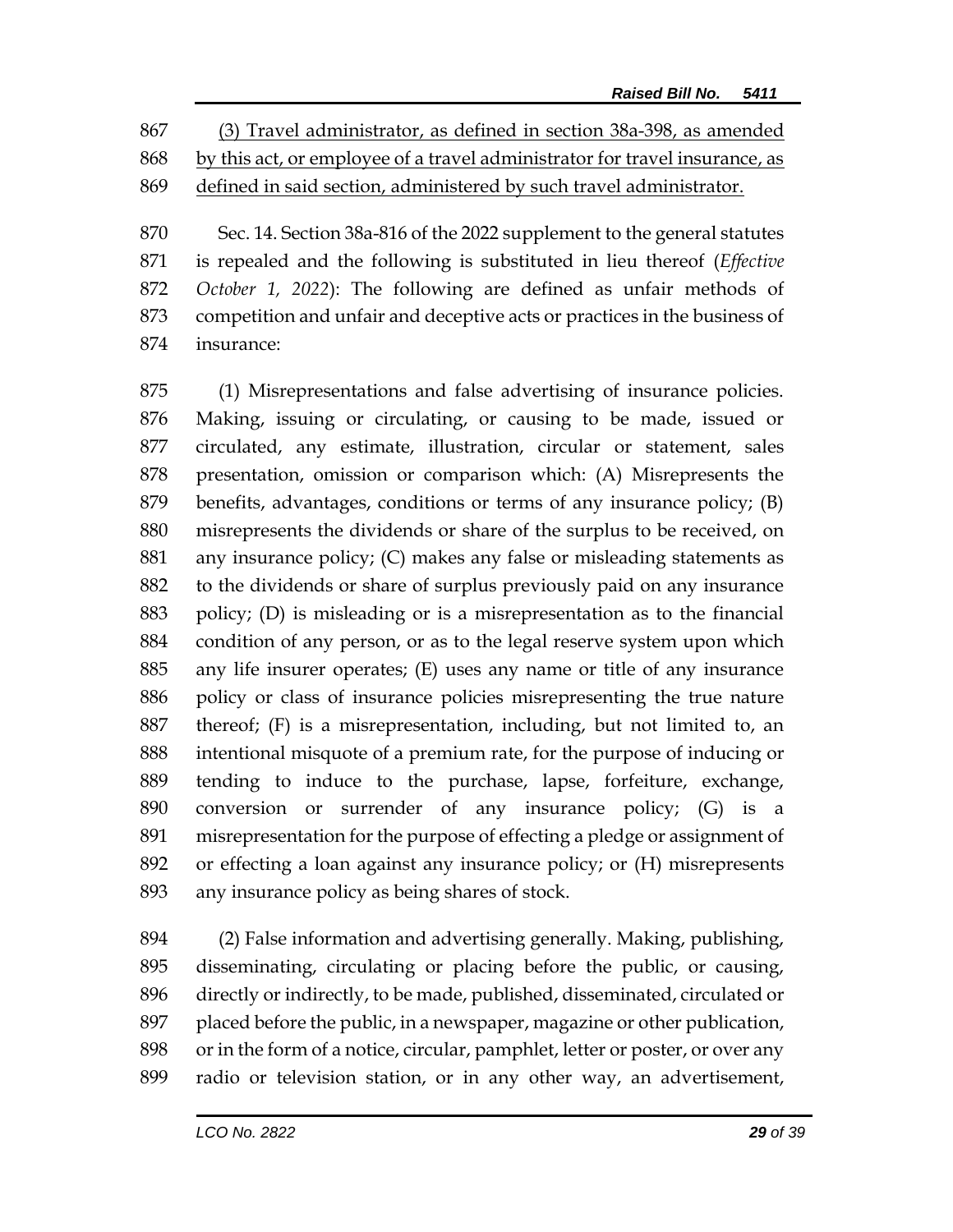announcement or statement containing any assertion, representation or statement with respect to the business of insurance or with respect to any person in the conduct of his insurance business, which is untrue, deceptive or misleading.

 (3) Defamation. Making, publishing, disseminating or circulating, directly or indirectly, or aiding, abetting or encouraging the making, publishing, disseminating or circulating of, any oral or written statement or any pamphlet, circular, article or literature which is false or maliciously critical of or derogatory to the financial condition of an insurer, and which is calculated to injure any person engaged in the business of insurance.

 (4) Boycott, coercion and intimidation. Entering into any agreement to commit, or by any concerted action committing, any act of boycott, coercion or intimidation resulting in or tending to result in unreasonable restraint of, or monopoly in, the business of insurance.

 (5) False financial statements. Filing with any supervisory or other public official, or making, publishing, disseminating, circulating or delivering to any person, or placing before the public, or causing, directly or indirectly, to be made, published, disseminated, circulated or delivered to any person, or placed before the public, any false statement of financial condition of an insurer with intent to deceive; or making any false entry in any book, report or statement of any insurer with intent to deceive any agent or examiner lawfully appointed to examine into its condition or into any of its affairs, or any public official to whom such insurer is required by law to report, or who has authority by law to examine into its condition or into any of its affairs, or, with like intent, wilfully omitting to make a true entry of any material fact pertaining to the business of such insurer in any book, report or statement of such insurer.

 (6) Unfair claim settlement practices. Committing or performing with such frequency as to indicate a general business practice any of the following: (A) Misrepresenting pertinent facts or insurance policy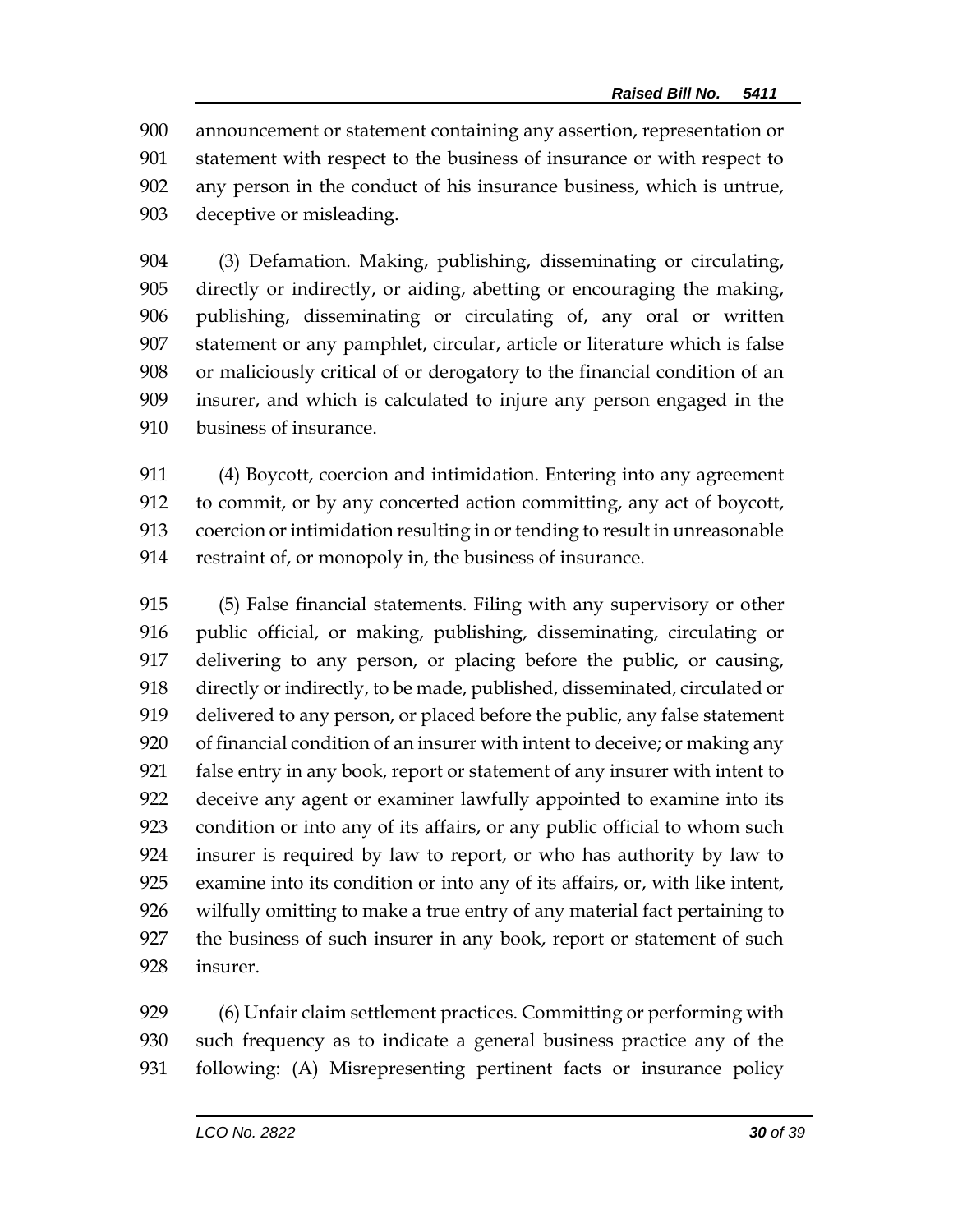provisions relating to coverages at issue; (B) failing to acknowledge and act with reasonable promptness upon communications with respect to claims arising under insurance policies; (C) failing to adopt and implement reasonable standards for the prompt investigation of claims arising under insurance policies; (D) refusing to pay claims without conducting a reasonable investigation based upon all available information; (E) failing to affirm or deny coverage of claims within a reasonable time after proof of loss statements have been completed; (F) not attempting in good faith to effectuate prompt, fair and equitable settlements of claims in which liability has become reasonably clear; (G) compelling insureds to institute litigation to recover amounts due under an insurance policy by offering substantially less than the amounts ultimately recovered in actions brought by such insureds; (H) attempting to settle a claim for less than the amount to which a reasonable man would have believed he was entitled by reference to written or printed advertising material accompanying or made part of an application; (I) attempting to settle claims on the basis of an application which was altered without notice to, or knowledge or consent of the insured; (J) making claims payments to insureds or beneficiaries not accompanied by statements setting forth the coverage under which the payments are being made; (K) making known to insureds or claimants a policy of appealing from arbitration awards in favor of insureds or claimants for the purpose of compelling them to accept settlements or compromises less than the amount awarded in arbitration; (L) delaying the investigation or payment of claims by requiring an insured, claimant, or the physician of either to submit a preliminary claim report and then requiring the subsequent submission of formal proof of loss forms, both of which submissions contain substantially the same information; (M) failing to promptly settle claims, where liability has become reasonably clear, under one portion of the insurance policy coverage in order to influence settlements under other portions of the insurance policy coverage; (N) failing to promptly provide a reasonable explanation of the basis in the insurance policy in relation to the facts or applicable law for denial of a claim or for the offer of a compromise settlement; (O) using as a basis for cash settlement with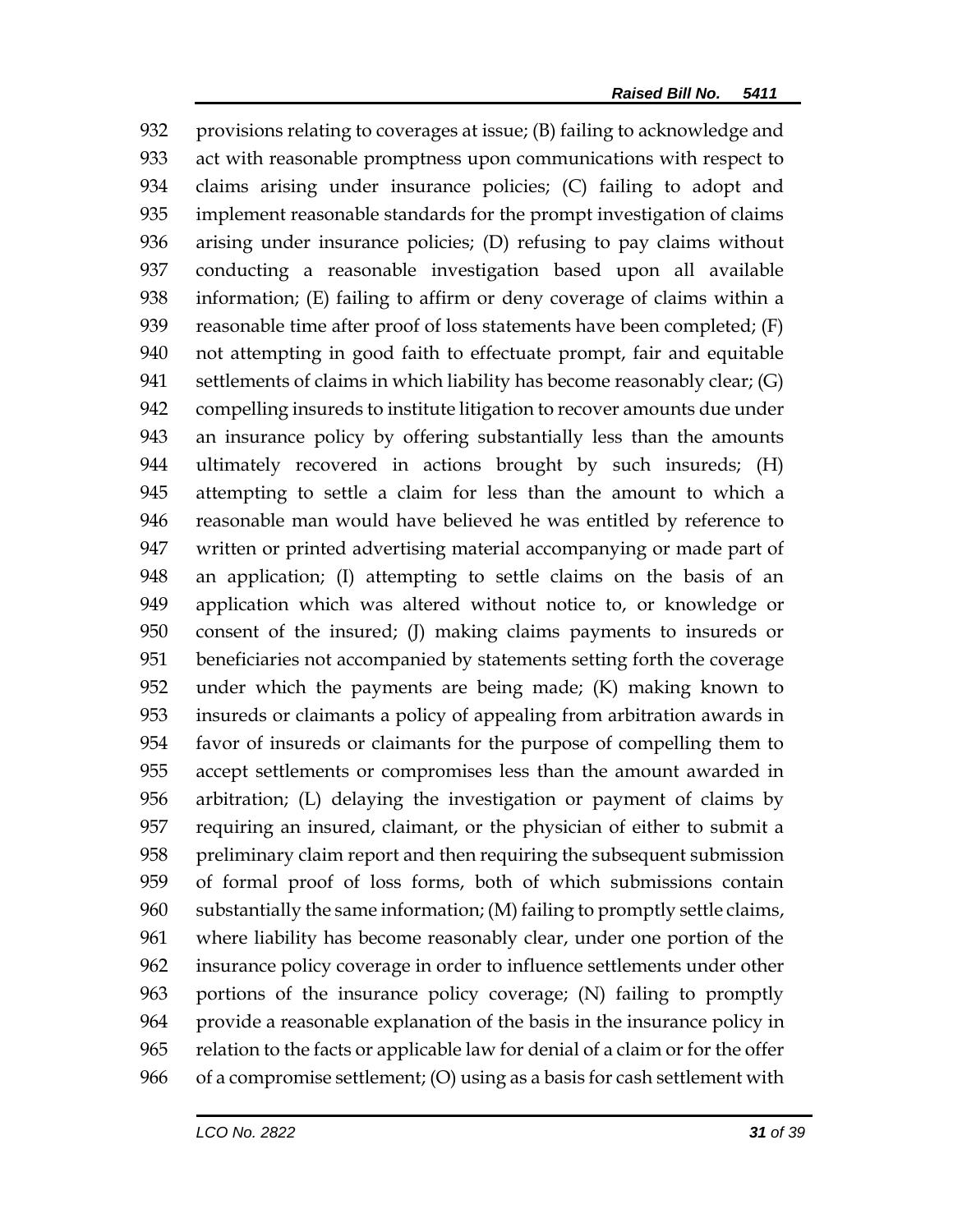a first party automobile insurance claimant an amount which is less than the amount which the insurer would pay if repairs were made unless such amount is agreed to by the insured or provided for by the insurance policy.

 (7) Failure to maintain complaint handling procedures. Failure of any person to maintain complete record of all the complaints which it has received since the date of its last examination. This record shall indicate the total number of complaints, their classification by line of insurance, the nature of each complaint, the disposition of these complaints, and the time it took to process each complaint. For purposes of this subdivision "complaint" means any written communication primarily expressing a grievance.

 (8) Misrepresentation in insurance applications. Making false or fraudulent statements or representations on or relative to an application for an insurance policy for the purpose of obtaining a fee, commission, money or other benefit from any insurer, producer or individual.

 (9) Any violation of any one of sections 38a-358, 38a-446, 38a-447, 38a- 488, 38a-825, 38a-826, 38a-828 and 38a-829. None of the following practices shall be considered discrimination within the meaning of section 38a-446 or 38a-488 or a rebate within the meaning of section 38a- 825: (A) Paying bonuses to policyholders or otherwise abating their premiums in whole or in part out of surplus accumulated from nonparticipating insurance, provided any such bonuses or abatement of premiums shall be fair and equitable to policyholders and for the best interests of the company and its policyholders; (B) in the case of policies issued on the industrial debit plan, making allowance to policyholders who have continuously for a specified period made premium payments directly to an office of the insurer in an amount which fairly represents the saving in collection expense; (C) readjustment of the rate of premium for a group insurance policy based on loss or expense experience, or both, at the end of the first or any subsequent policy year, which may be made retroactive for such policy year.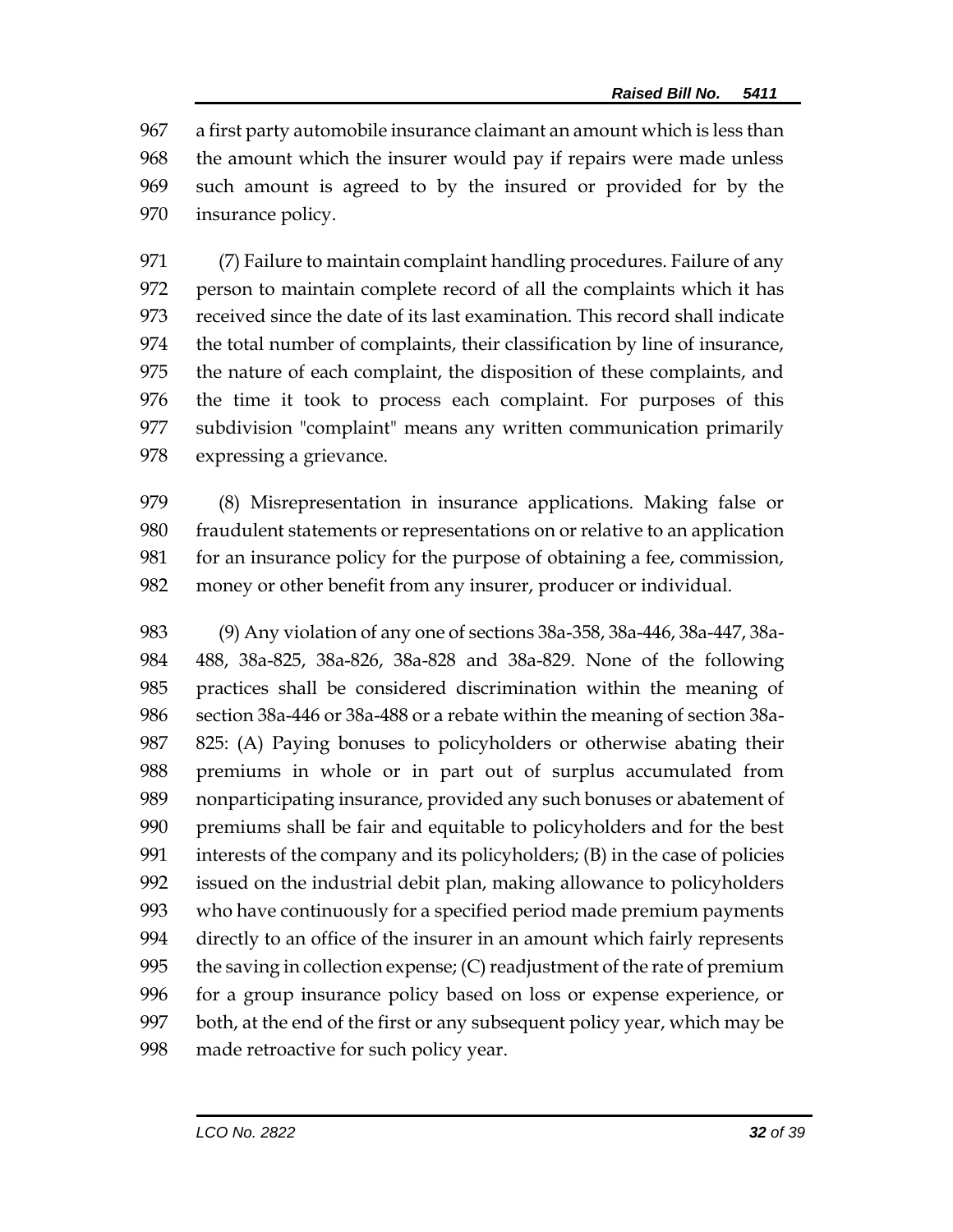(10) Notwithstanding any provision of any policy of insurance, certificate or service contract, whenever such insurance policy or certificate or service contract provides for reimbursement for any services which may be legally performed by any practitioner of the healing arts licensed to practice in this state, reimbursement under such insurance policy, certificate or service contract shall not be denied because of race, color or creed nor shall any insurer make or permit any unfair discrimination against particular individuals or persons so licensed.

 (11) Favored agent or insurer: Coercion of debtors. (A) No person may (i) require, as a condition precedent to the lending of money or extension of credit, or any renewal thereof, that the person to whom such money or credit is extended or whose obligation the creditor is to acquire or finance, negotiate any policy or contract of insurance through a particular insurer or group of insurers or producer or group of producers; (ii) unreasonably disapprove the insurance policy provided by a borrower for the protection of the property securing the credit or lien; (iii) require directly or indirectly that any borrower, mortgagor, purchaser, insurer or producer pay a separate charge, in connection with the handling of any insurance policy required as security for a loan on real estate or pay a separate charge to substitute the insurance policy of one insurer for that of another; or (iv) use or disclose information resulting from a requirement that a borrower, mortgagor or purchaser furnish insurance of any kind on real property being conveyed or used as collateral security to a loan, when such information is to the advantage of the mortgagee, vendor or lender, or is to the detriment of the borrower, mortgagor, purchaser, insurer or the producer complying with such a requirement.

 (B) (i) Subparagraph (A)(iii) of this subdivision shall not include the interest which may be charged on premium loans or premium advancements in accordance with the security instrument. (ii) For purposes of subparagraph (A)(ii) of this subdivision, such disapproval shall be deemed unreasonable if it is not based solely on reasonable standards uniformly applied, relating to the extent of coverage required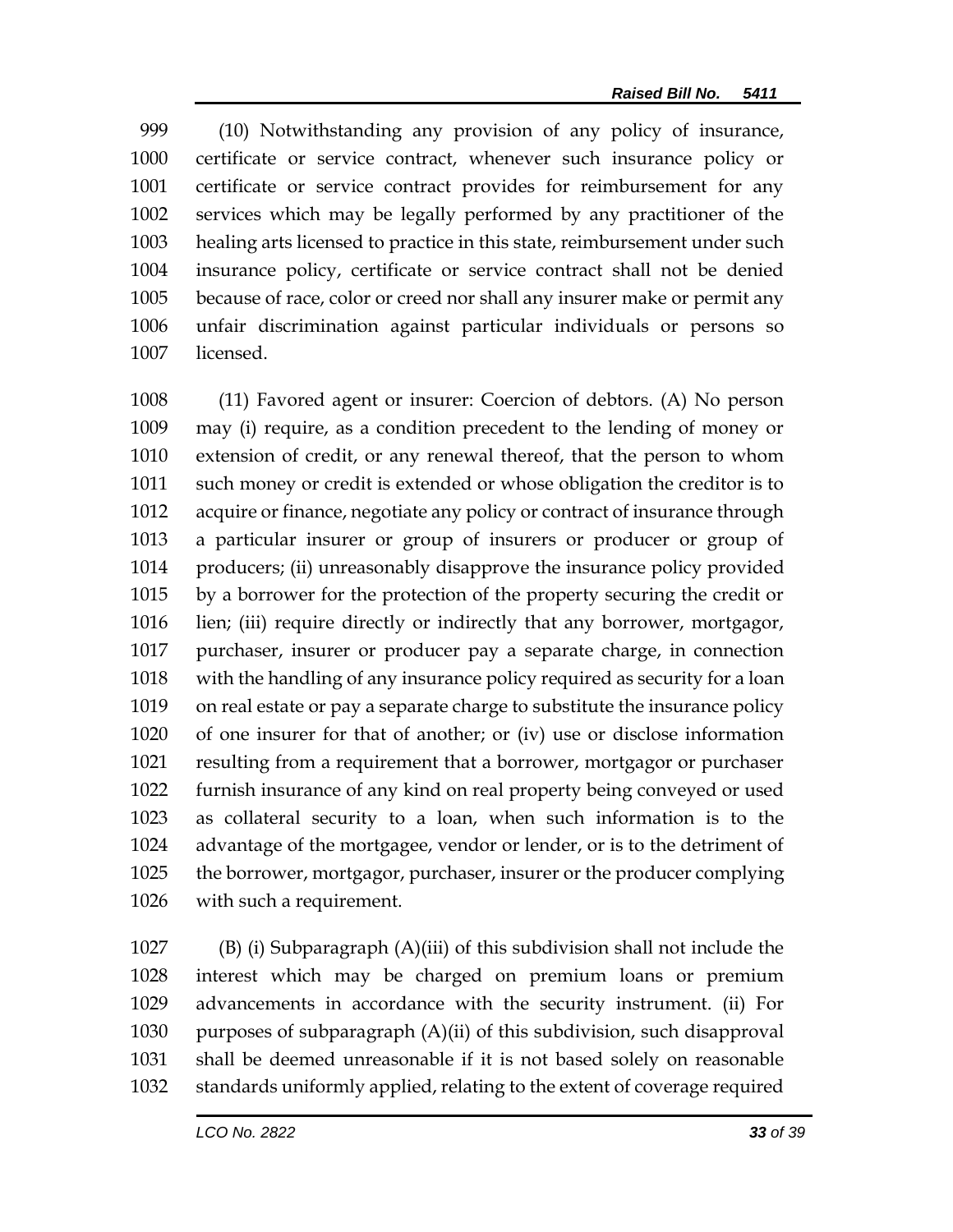and the financial soundness and the services of an insurer. Such standards shall not discriminate against any particular type of insurer, nor shall such standards call for the disapproval of an insurance policy because such policy contains coverage in addition to that required. (iii) The commissioner may investigate the affairs of any person to whom this subdivision applies to determine whether such person has violated this subdivision. If a violation of this subdivision is found, the person in violation shall be subject to the same procedures and penalties as are applicable to other provisions of section 38a-815, subsections (b) and (e) of section 38a-817 and this section. (iv) For purposes of this section, "person" includes any individual, corporation, limited liability company, association, partnership or other legal entity.

 (12) Refusing to insure, refusing to continue to insure or limiting the amount, extent or kind of coverage available to an individual or charging an individual a different rate for the same coverage because of physical disability, mental or nervous condition as set forth in section 38a-488a or intellectual disability, except where the refusal, limitation or rate differential is based on sound actuarial principles or is related to actual or reasonably anticipated experience.

 (13) Refusing to insure, refusing to continue to insure or limiting the amount, extent or kind of coverage available to an individual or charging an individual a different rate for the same coverage solely because of blindness or partial blindness. For purposes of this subdivision, "refusal to insure" includes the denial by an insurer of disability insurance coverage on the grounds that the policy defines "disability" as being presumed in the event that the insured is blind or partially blind, except that an insurer may exclude from coverage any disability, consisting solely of blindness or partial blindness, when such condition existed at the time the policy was issued. Any individual who is blind or partially blind shall be subject to the same standards of sound actuarial principles or actual or reasonably anticipated experience as are sighted persons with respect to all other conditions, including the underlying cause of the blindness or partial blindness.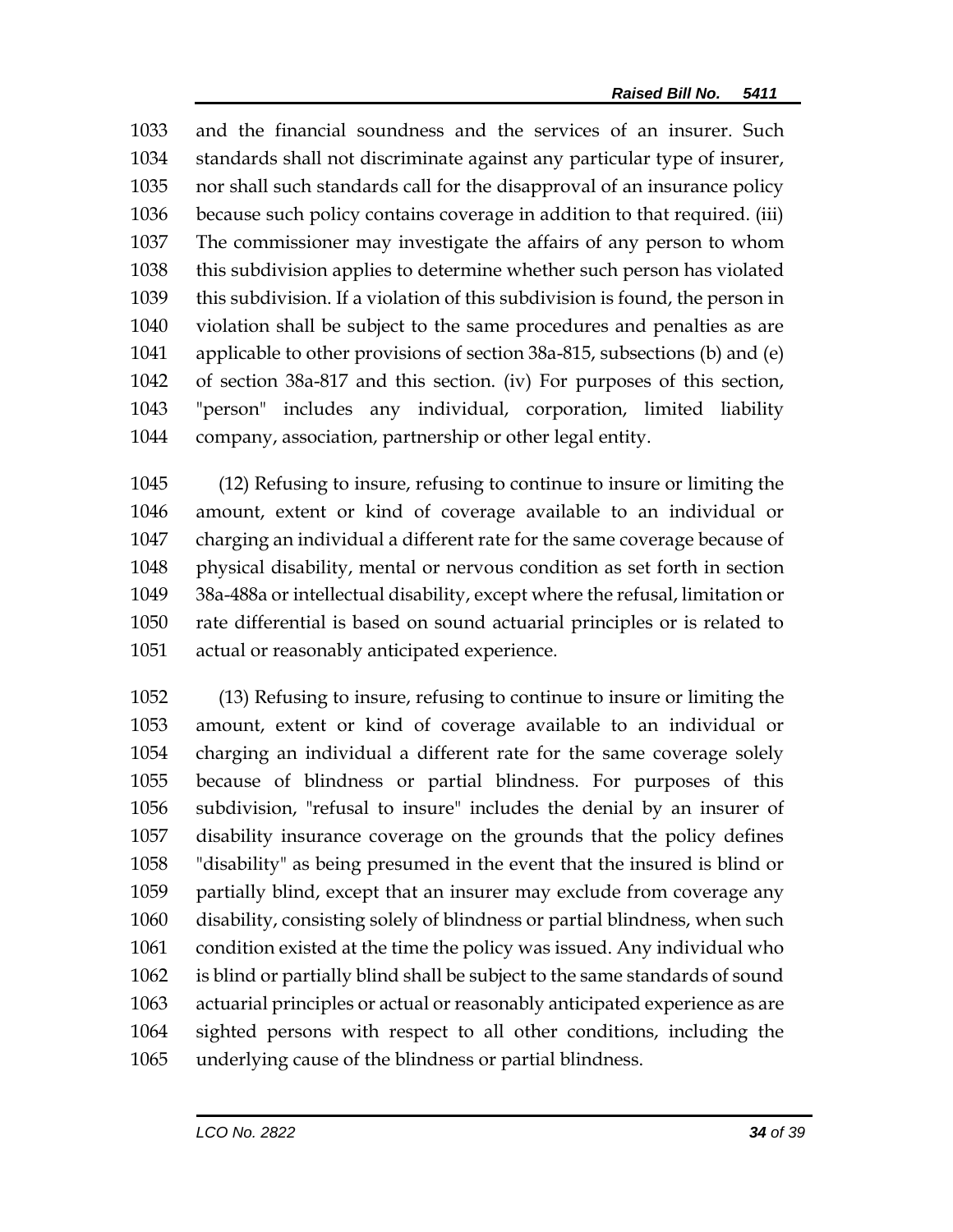(14) Refusing to insure, refusing to continue to insure or limiting the amount, extent or kind of coverage available to an individual or charging an individual a different rate for the same coverage because of exposure to diethylstilbestrol through the female parent.

 (15) (A) Failure by an insurer, or any other entity responsible for providing payment to a health care provider pursuant to an insurance policy, to pay accident and health claims, including, but not limited to, claims for payment or reimbursement to health care providers, within the time periods set forth in subparagraph (B) of this subdivision, unless the Insurance Commissioner determines that a legitimate dispute exists as to coverage, liability or damages or that the claimant has fraudulently caused or contributed to the loss. Any insurer, or any other entity responsible for providing payment to a health care provider pursuant to an insurance policy, who fails to pay such a claim or request within the time periods set forth in subparagraph (B) of this subdivision shall pay the claimant or health care provider the amount of such claim plus interest at the rate of fifteen per cent per annum, in addition to any other penalties which may be imposed pursuant to sections 38a-11, as amended by this act, 38a-25, 38a-41 to 38a-53, inclusive, 38a-57 to 38a- 60, inclusive, 38a-62 to 38a-64, inclusive, 38a-76, 38a-83, 38a-84, 38a-117 to 38a-124, inclusive, 38a-129 to 38a-140, inclusive, 38a-146 to 38a-155, inclusive, 38a-283, 38a-288 to 38a-290, inclusive, 38a-319, 38a-320, 38a- 459, 38a-464, 38a-815 to 38a-819, inclusive, 38a-824 to 38a-826, inclusive, and 38a-828 to 38a-830, inclusive. Whenever the interest due a claimant or health care provider pursuant to this section is less than one dollar, the insurer shall deposit such amount in a separate interest-bearing account in which all such amounts shall be deposited. At the end of each calendar year each such insurer shall donate such amount to The University of Connecticut Health Center.

 (B) Each insurer or other entity responsible for providing payment to a health care provider pursuant to an insurance policy subject to this section, shall pay claims not later than:

(i) For claims filed in paper format, sixty days after receipt by the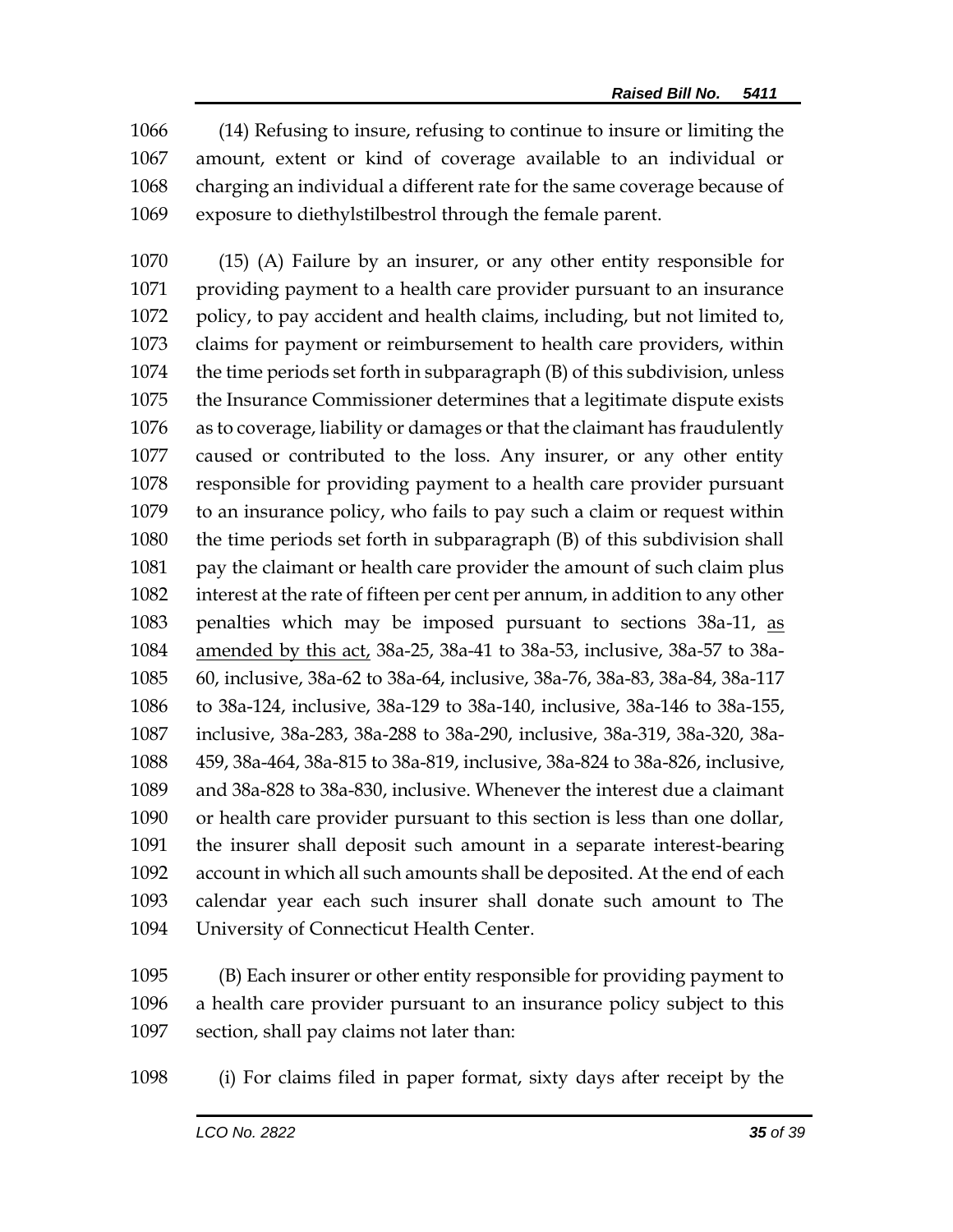insurer of the claimant's proof of loss form or the health care provider's request for payment filed in accordance with the insurer's practices or procedures, except that when there is a deficiency in the information needed for processing a claim, as determined in accordance with section 38a-477, the insurer shall (I) send written notice to the claimant or health care provider, as the case may be, of all alleged deficiencies in information needed for processing a claim not later than thirty days after the insurer receives a claim for payment or reimbursement under the contract, and (II) pay claims for payment or reimbursement under the contract not later than thirty days after the insurer receives the information requested; and

 (ii) For claims filed in electronic format, twenty days after receipt by the insurer of the claimant's proof of loss form or the health care provider's request for payment filed in accordance with the insurer's practices or procedures, except that when there is a deficiency in the information needed for processing a claim, as determined in accordance with section 38a-477, the insurer shall (I) notify the claimant or health care provider, as the case may be, of all alleged deficiencies in information needed for processing a claim not later than ten days after the insurer receives a claim for payment or reimbursement under the contract, and (II) pay claims for payment or reimbursement under the contract not later than ten days after the insurer receives the information requested.

 (C) As used in this subdivision, "health care provider" means a person licensed to provide health care services under chapter 368d, chapter 368v, chapters 370 to 373, inclusive, 375 to 383c, inclusive, 384a to 384c, inclusive, or chapter 400j.

 (16) Failure to pay, as part of any claim for a damaged motor vehicle under any automobile insurance policy where the vehicle has been declared to be a constructive total loss, an amount equal to the sum of (A) the settlement amount on such vehicle plus, whenever the insurer takes title to such vehicle, (B) an amount determined by multiplying such settlement amount by a percentage equivalent to the current sales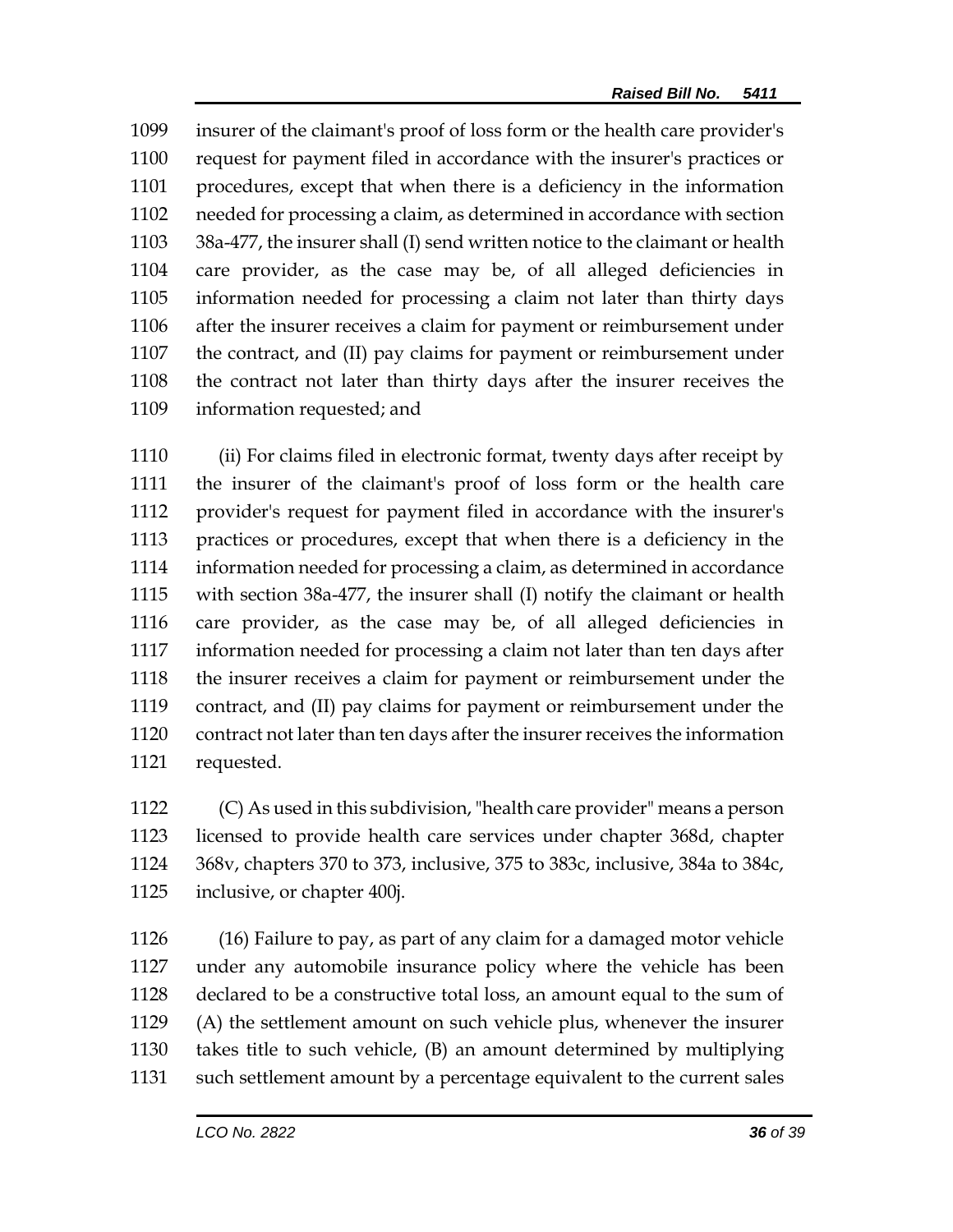tax rate established in section 12-408. For purposes of this subdivision, "constructive total loss" means the cost to repair or salvage damaged property, or the cost to both repair and salvage such property, equals or exceeds the total value of the property at the time of the loss.

 (17) Any violation of section 42-260, by an extended warranty provider subject to the provisions of said section, including, but not limited to: (A) Failure to include all statements required in subsections (c) and (f) of section 42-260 in an issued extended warranty; (B) offering an extended warranty without being (i) insured under an adequate extended warranty reimbursement insurance policy or (ii) able to demonstrate that reserves for claims contained in the provider's financial statements are not in excess of one-half the provider's audited net worth; (C) failure to submit a copy of an issued extended warranty form or a copy of such provider's extended warranty reimbursement policy form to the Insurance Commissioner.

 (18) With respect to an insurance company, hospital service corporation, health care center or fraternal benefit society providing individual or group health insurance coverage of the types specified in subdivisions (1), (2), (4), (5), (6), (10), (11) and (12) of section 38a-469, refusing to insure, refusing to continue to insure or limiting the amount, extent or kind of coverage available to an individual or charging an individual a different rate for the same coverage because such individual has been a victim of domestic violence, as defined in section 17b-112a.

 (19) With respect to a property and casualty insurer delivering, issuing for delivery, renewing, amending, continuing or endorsing a property or casualty insurance policy, making any distinction or discrimination against an individual in delivering, issuing for delivery, renewing, amending, continuing, endorsing, offering, withholding, cancelling or setting premiums for such policy, or in the terms of such policy, because the individual has been a victim of domestic violence, as defined in section 17b-112a.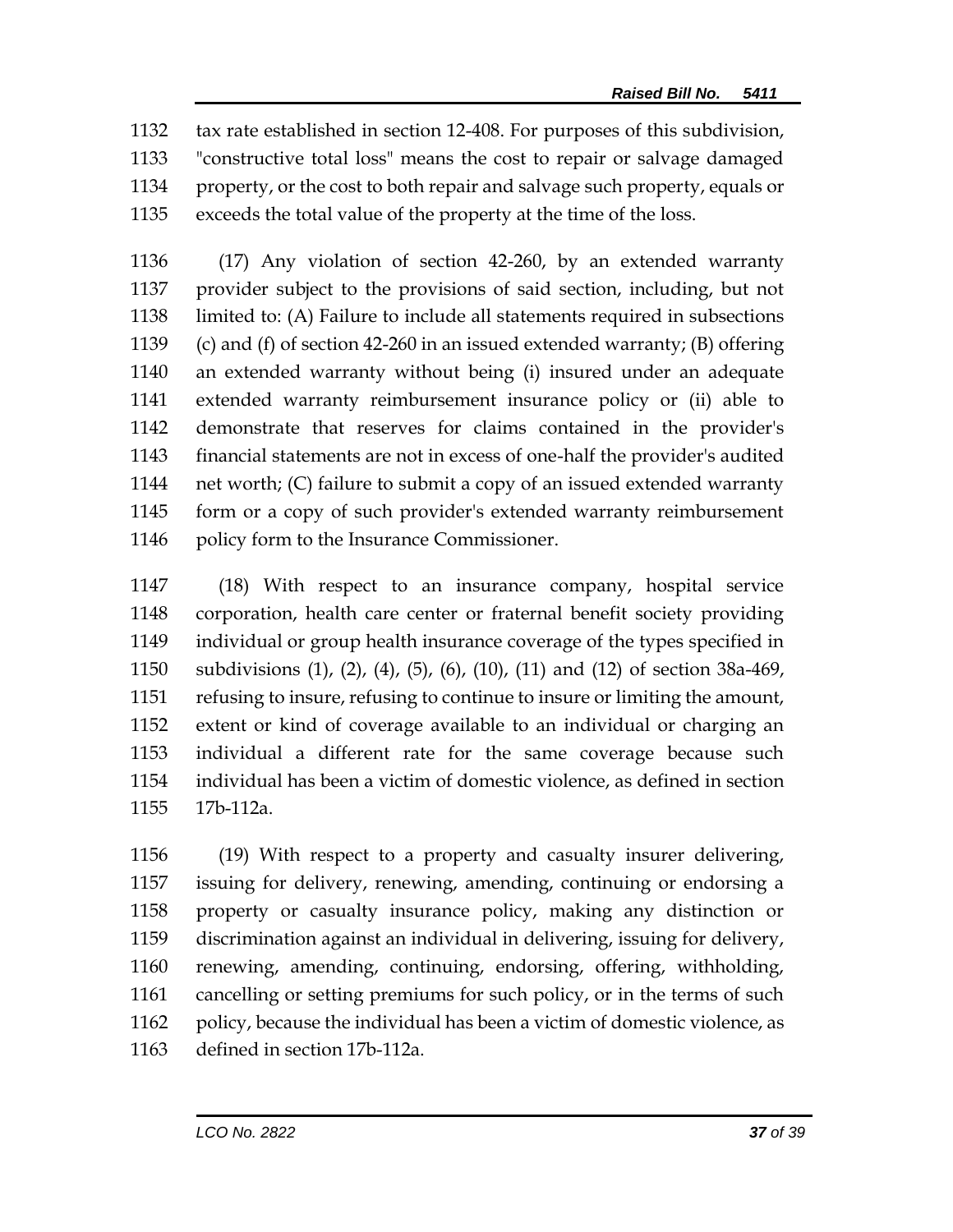(20) With respect to an insurance company, hospital service corporation, health care center or fraternal benefit society providing individual or group health insurance coverage of the types specified in subdivisions (1), (2), (3), (4), (6), (9), (10), (11) and (12) of section 38a-469, refusing to insure, refusing to continue to insure or limiting the amount, extent or kind of coverage available to an individual or charging an individual a different rate for the same coverage because of genetic information. Genetic information indicating a predisposition to a disease or condition shall not be deemed a preexisting condition in the absence of a diagnosis of such disease or condition that is based on other medical information. An insurance company, hospital service corporation, health care center or fraternal benefit society providing individual health coverage of the types specified in subdivisions (1), (2), (3), (4), (6), (9), (10), (11) and (12) of section 38a-469, shall not be 1178 prohibited from refusing to insure or applying a preexisting condition limitation, to the extent permitted by law, to an individual who has been diagnosed with a disease or condition based on medical information other than genetic information and has exhibited symptoms of such disease or condition. For the purposes of this subdivision, "genetic information" means the information about genes, gene products or inherited characteristics that may derive from an individual or family member.

(21) Any violation of sections 38a-465 to 38a-465q, inclusive.

 (22) With respect to a managed care organization, as defined in section 38a-478, failing to establish a confidentiality procedure for medical record information, as required by section 38a-999.

- (23) Any violation of sections 38a-591d to 38a-591f, inclusive.
- (24) Any violation of section 38a-472j.
- (25) Any violation of section 38a-833.
- (26) Any violation of section 38a-834.